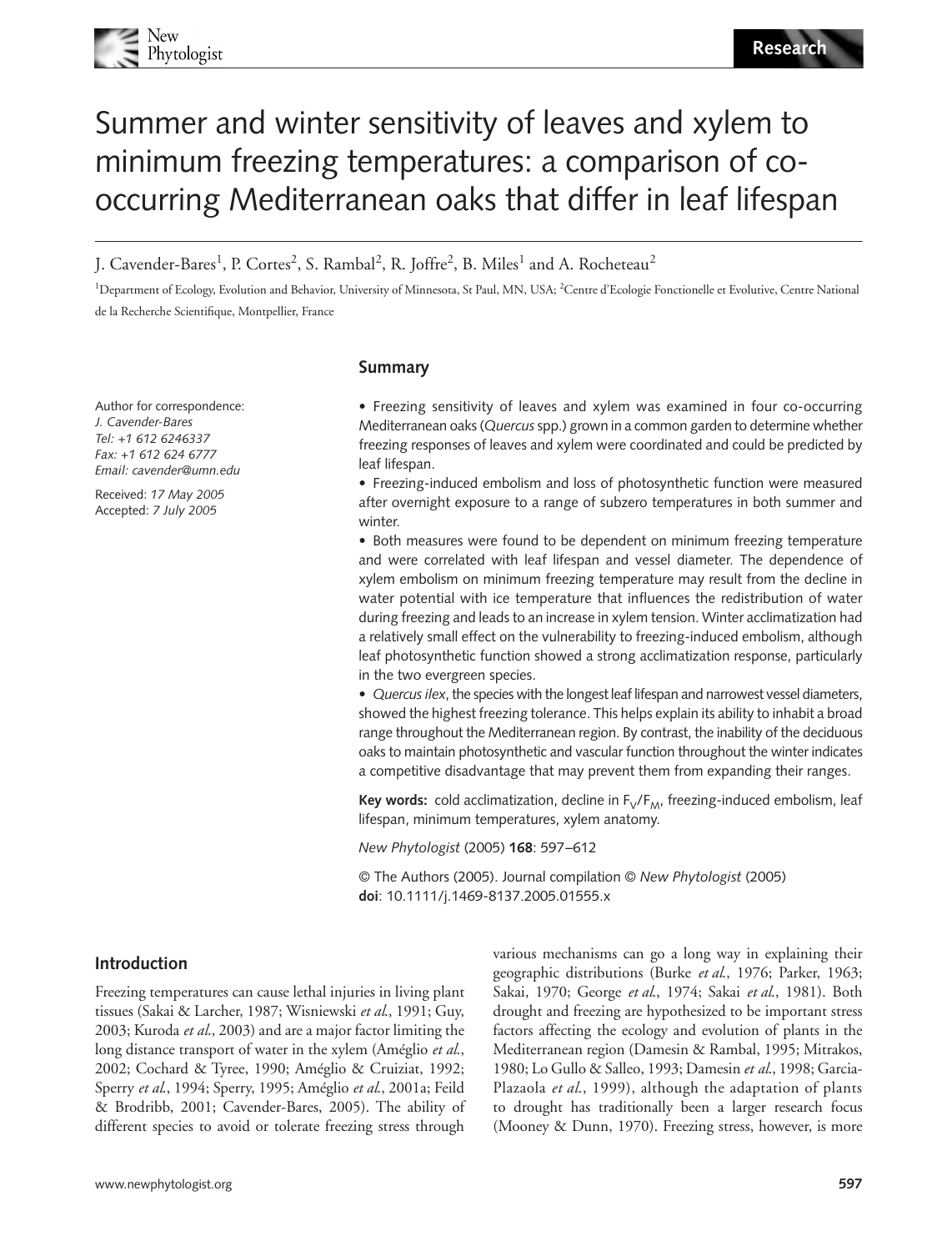**Table 1** Leaf lifespans (days) and Northern range limits (degrees N, latitude) of four Mediterranean oak (*Quercus*) species

|                 | Leaf lifespan | N range limit |  |  |
|-----------------|---------------|---------------|--|--|
| Quercus afares  | 235           | 37.0          |  |  |
| Quercus faginea | 250           | 43.5          |  |  |
| Quercus ilex    | 735           | 47.0          |  |  |
| Quercus suber   | 464           | 45.5          |  |  |

N range limits are from Quézel & Médail (2003). Leaf lifespans for *Q. afares* and *Q. faginea* are estimated from leaf emergence and leaf fall dates in the common garden. Leaf lifespans for *Q. ilex* and *Q. suber* are from Mediavilla and Escudero (2003).

likely to limit the ranges of Mediterranean plants, including the numerous oak species of this region (Larcher, 1981; Tognetti *et al*., 1998; Nardini *et al*., 2000; Quézel & Médail, 2003). In this study, we compare the freezing sensitivity of four Mediterranean oak species growing in a garden in southern France, in terms of xylem embolism and photosynthetic function of leaves. These species vary in leaf lifespan (Table 1) and latitudinal distribution (Fig. 1).

Winter nights in the Mediterranean region of southern Europe and North Africa frequently reach freezing temperatures during winter months (December, January and February) but only rarely extend below −10°C. Both daily water transport through the xylem and leaf photochemistry are known to be impaired by night-time freezing temperatures as a result of freeze-thaw embolism and impairment of enzymatic processes involved in photosynthesis.

Xylem embolism formation in response to freezing stress has been shown to be dependent on vessel diameter (Davis *et al*., 1999; LoGullo & Salleo, 1993; Sperry, 1995; Pittermann & Sperry, 2003). The degree of xylem embolism is also sensitive to the minimum temperature experienced during freezing (Pockman & Sperry, 1997), although the effect of decreasing temperature may only be pronounced in some species (Pitterman & Sperry, 2003). Currently, it is unknown whether these contrasting patterns correspond to leaf phenology, although it has long been observed that hydraulic architecture and leaf phenology are coordinated, and it has been hypothesized that they evolve in concert (Lechowicz, 1984). In a study of hydraulic properties and freezing-induced xylem embolism in 17 oak species in north central Florida, USA, Cavender-Bares & Holbrook (2001) found that evergreen species tended to have smaller maximum vessel diameters and diffuse porous anatomy relative to co-occurring deciduous species with large diameter early wood vessels and ring porous anatomy. Loss of xylem conductivity after freezing was correlated with leaf phenology indicating that hydraulic architecture and phenology may be coevolved traits in oaks. Leaves of deciduous species have been shown to possess lower tolerance to chilling and freezing stress compared with evergreen species (Sakai *et al*., 1981; Adams *et al*., 1995; Cavender-Bares *et al*.,

1999). Acclimatization to cold temperatures in overwintering evergreen species, including in oaks, has been linked to increases in antioxidants and xanthophyll pigments (Adams *et al*., 1995; Garcia-Plazaola *et al*., 1997; Garcia-Plazaola *et al*., 1999), as well as changes in the composition of photosystem II antenna and increases in cyclic electron transport that allow increased quenching of absorbed light (Öquist & Huner, 2003). Deciduous leaves are programmed to senesce and abscise in response to cold temperatures, potentially obviating the need for mechanisms to protect the photosynthetic apparatus during freezing. Evergreen leaves, on the other hand, even of species occurring in relatively warm climates such as northern Florida or Mediterranean Europe, would be expected to benefit in terms of carbon gain by maintaining function under mild freezing stress. Maintenance of leaf function should be greatest in the species with the longest leaf lifespan. However, maintaining functional leaves without functional xylem should be of little benefit. It is likely therefore that losses of function in the leaves and xylem are coordinated.

We hypothesized that the degree of sensitivity of the xylem to freezing temperatures should be related to leaf habit (evergreen and deciduous) or leaf lifespan and coupled to the sensitivity of the photosynthetic apparatus to freezing. We took advantage of a previously established common garden in Montpellier, France (Acherar & Rambal, 1992) where young trees of four Mediterranean oak species, two evergreen (*Quercus ilex* and *Quercus suber*) and two deciduous (*Quercus afares* and *Quercus faginea*), had been growing under the same conditions for 17 yr. Current ranges of each species are shown in Fig. 1 (based on Quézel & Médail, 2003). We examined the responses of leaves and stems of whole shoots to experimental overnight freezing and asked the following questions: (1) Is leaf longevity correlated with hydraulic traits and freezing sensitivity of leaves and xylem among closely related species? (2) Does loss of function in both xylem and photosynthesis of leaves increase with declining minimum temperatures during freezing? (3) Is there evidence for a cold acclimatization response in the xylem as well as in the photosynthetic apparatus, and does it differ between evergreen and deciduous species?

# **Materials and Methods**

# Common garden

We made use of a common garden established in 1986 on the grounds of the Centre d'Ecologie Fonctionelle et Evolutive, CNRS, in Montpellier, France (Acherar *et al*., 1991; Acherar & Rambal, 1992). Seedlings were grown from seeds collected from native populations of *Q. ilex* L., *Q. suber* L., *Q. afares* Pomel, and *Q. faginea* Lam. in eastern Algeria in the massif of Akfadou (36.48° N, 4.30° E) and transported to Montpellier in 1986. The soil in the garden is a loamy clay soil. The surface layer (0–50 cm) is 35% clay increasing with depth to 55% at 1.5–2 m. Freezing temperatures occur in the garden every year,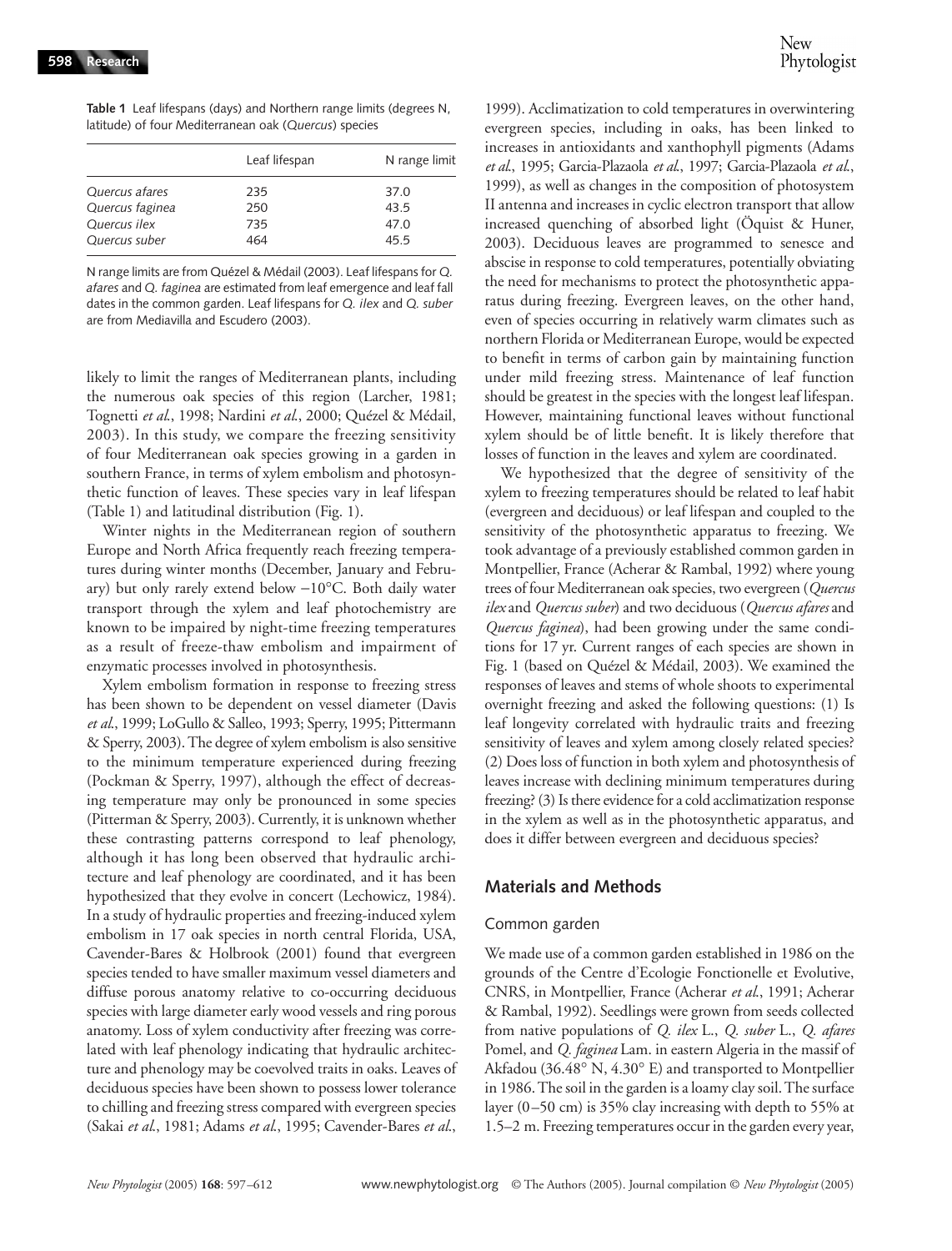

**Fig. 1** Distribution maps of each of the four *Quercus* species examined in the common garden study. Maps are redrawn from Quézel & Médail (2003). In (b) distributions for both *Q. faginea* (light gray) and *Q. canariensis* (dark gray) are shown, as these are sometimes considered a single species.

and December, January and February are the coldest months. Based on meteorological records from 1971 to 2005, the annual minimum temperature typically experienced in the garden is −5°C, although minimum temperatures below −10°C are reached approximately every 11 yr. Freezing typically occurs up to 20 times per year, but most freezes only reach −1 or −2°C. Freezing events that include four consecutive days with minimum temperatures below −5°C occur every 5 yr.

We sampled shoots from six trees of each species in midsummer (July and early August) and in winter (December) of 2003 to determine differences among the species in their freeze–thaw-induced embolism and the viability of leaves after freezing at increasingly negative minimum temperatures. Sampling times are shown relative to minimum and maxi-

mum temperatures between July and December (Fig. 2). Note that during the December measurements, we measured the leaves and stems of the deciduous species just as they were starting to senesce. We were able to work largely with green leaves, but in *Q. afares*, some senescence had already occurred. As additional freezing events occurred subsequent to our measurement period, both deciduous species began to lose their leaves. By January, both species were almost bare.

### Collection of samples

Whole shoots (approx. 50 cm long) were cut from the trees under water, from a sample of six trees per species growing in the common garden, and placed in plastic rose tubes (20 ml)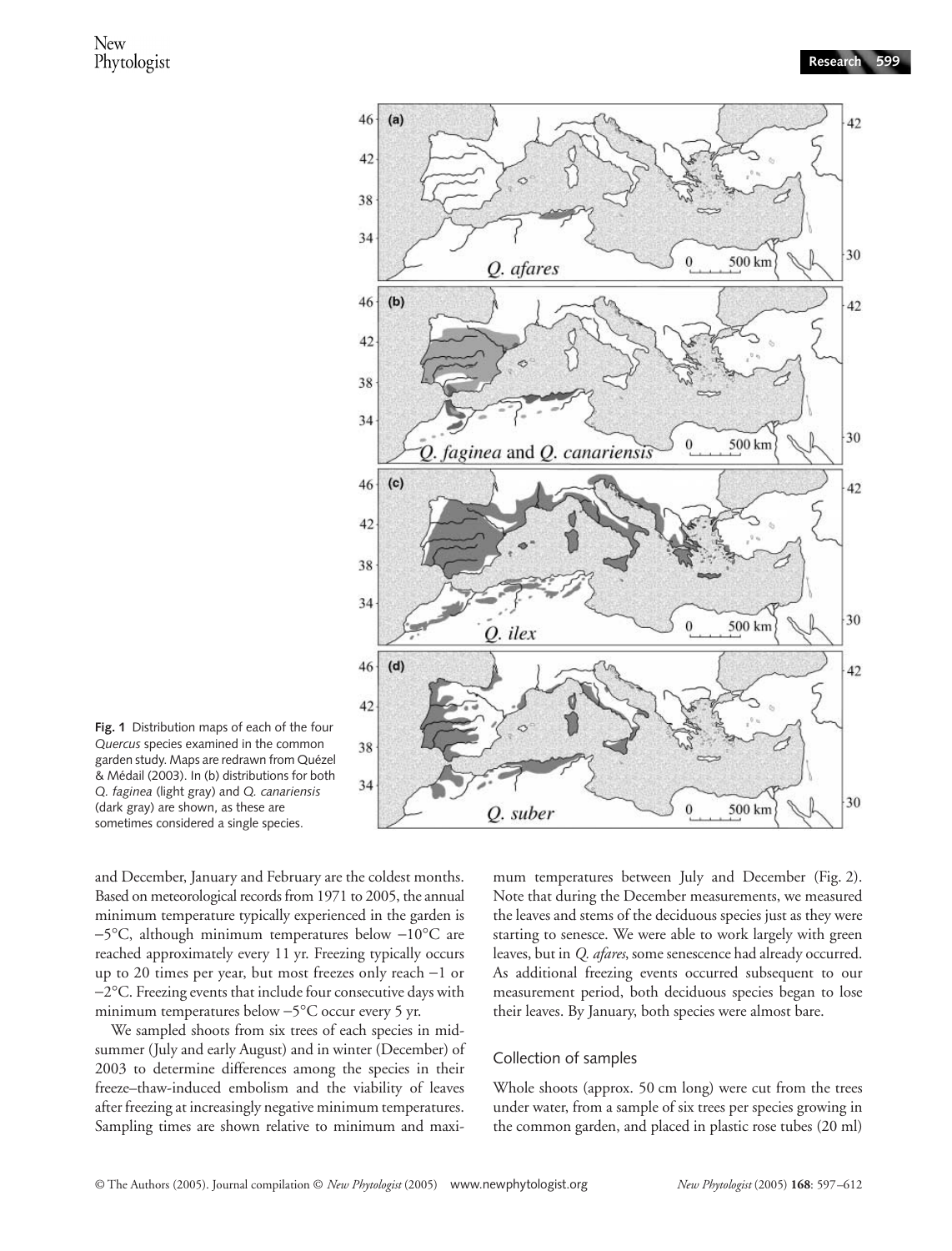

under water. A plastic cap formed a seal around the stem. Each day, we sampled individuals of all four species to prevent any possible bias from changing outdoor conditions. Shoots immersed in the water-filled tubes were then installed vertically into a freezer box at 15°C in the late afternoon each day, with leaves attached, allowing hydration to occur before controlled freezing.

### Freezing and thawing procedure

A freezer box attached to a 23X Campbell data logger (Campbell Scientific Inc., Logan, UT, USA) was programmed to decline in 1°C intervals every 30 min to a designated minimum temperature (Fig. 3). Minimum temperatures were  $-2$ ,  $-5$ ,  $-10$  and  $-15$ °C in summer (July/ August) and −5 and −10°C in winter (December). The freezer was maintained at the minimum temperature for 2 h. If the minimum temperature was −5°C or below, the temperature was again increased at the same rate and held at −4°C until 08:00 hours. If the minimum temperature was −2°C, the freezer box was held at −2°C until 08:00 hours. The temperature at each interval in the freezing process was maintained with ±0.5°C, the minimum amplitude that was possible for the compressor in the freezer box. At 08:00 hours, all stems were removed and placed under illumination, emitted by a metal halide lamp with a circulating water bath on a glass tray below the lamp to remove excess heat. The leaves received cool light (*c*. 300 µmol photons m<sup>−2</sup> s<sup>−1</sup>) for 90 min before measurements of stem conductance. This allowed thawing to occur while leaves were transpiring so that slight tension was present in the xylem, simulating realistic outdoor thawing conditions. Water potential of an attached

**Fig. 2** Minimum and maximum daily temperatures in the common garden at CNRS in Montpellier, France, between July and December, 2003, measured at 1.5 m. Summer and winter sampling periods are indicated with vertical bars. Open circles, maximum temperatures; closed circles, minimum temperatures.



**Fig. 3** Time course of temperature inside the freezer box during overnight freezing experiments for four minimum temperatures (−2, −5, −10 and −15°C). Curves are alternately shown in black or gray for clarity.

leaf was measured with a Scholander pressure bomb (PMS Instruments, Corvallis, OR, USA) before cutting the adjacent stem segment under water for hydraulic conductance measurement. Water potential values for leaves of all species were between −0.3 and −0.7 MPa in both winter and summer.

#### Exotherm measurements

Copper-constantin thermocouples (Omega, Stamford, CT, USA) were attached to the outside of the stems and on the upper surface of a leaf with a small strip of microporous tape, and temperatures were recorded at 1-min intervals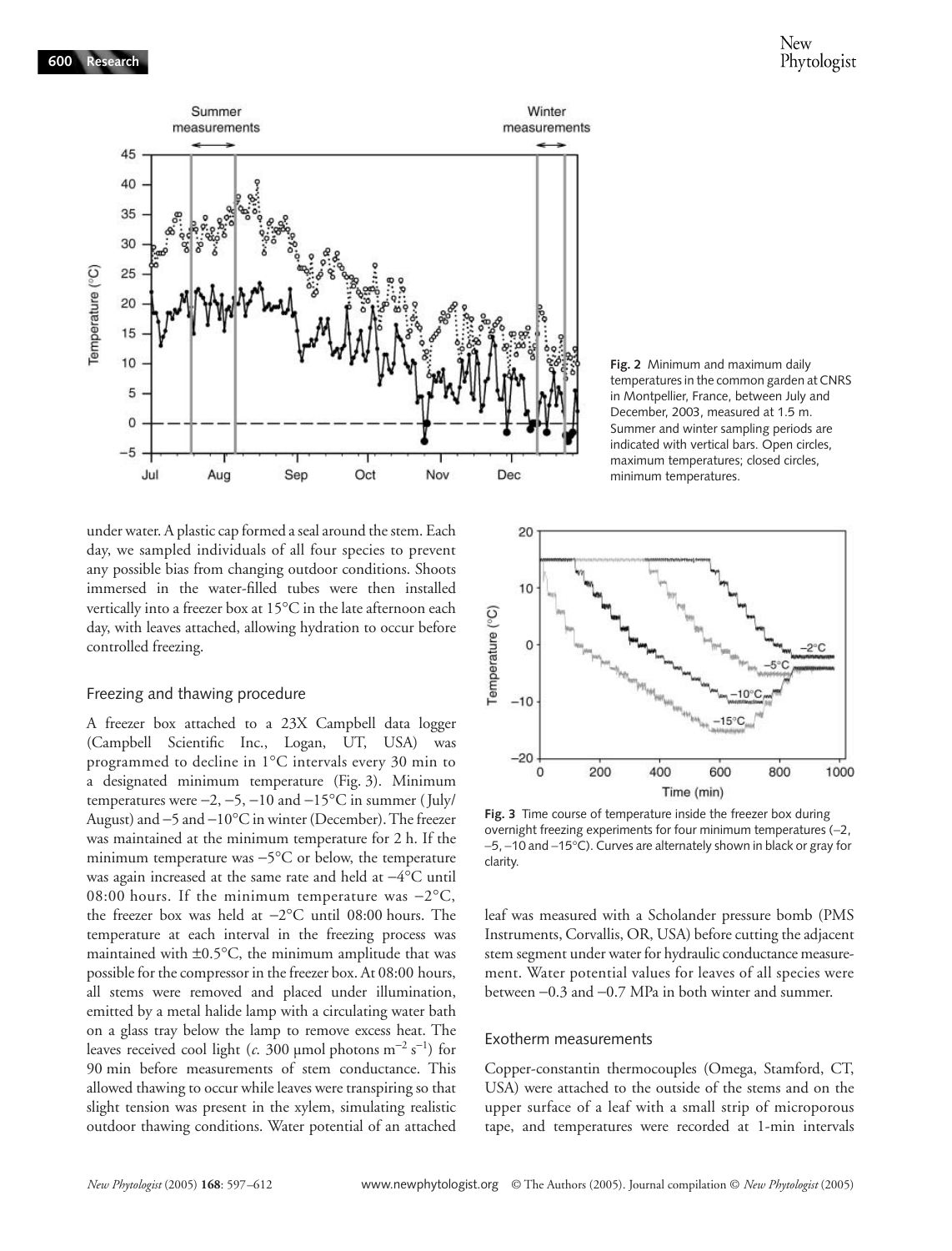throughout the chilling period using a 23X Campbell data logger. The appearance of exotherms allowed us to verify whether freezing occurred as the temperature dropped. Exotherms can often be detected as 1–3°C spikes in the temperature curve lasting for several minutes as heat is given off during the phase change of water from the liquid to the solid state. An additional thermocouple was placed in the center of the freezer box to monitor the air temperature inside and to serve as the reference temperature for the program. These data showed that the stem and leaf temperatures tracked the freezer box reference temperature very well and that the plants experienced homogeneous conditions. Exotherm data for all stems was not possible to obtain because of some loss of logged temperature data. In addition, we had difficulties observing exotherms in some cases. This may have been a result of poor thermocouple contact with the stem or because exotherms occurred gradually because of the slow cooling rate and were obscured by the temperature oscillations of the freezer. Alternatively, freezing may not have occurred due to supercooling. While we cannot rule out the last possibility, it is unlikely because the exotherms did not become easier to detect during the − 15°C minimum temperature treatment. Leaves did not show noticeable exotherms, presumably because they do not have enough thermal mass. Lack of clear exotherms in the stems was perhaps exacerbated by the fact that bark was not removed in order to avoid injury and to maintain more natural freezing conditions. To avoid ambiguity in the exotherm data, we counted exotherms only if they showed a rise in temperature greater than 1°C. Hence, these values are likely to underestimate actual freezing temperatures in some cases. At high freezing temperatures (−2°C) imposed only during summer, xylem freezing does not appear to have occurred in all species. Summer exotherm temperatures for all species ranged from −2.0°C to −4.39°C (mean ± SE,  $3.15 \pm 0.15$ °C). In winter, exotherm temperatures ranged from  $-2.3$ °C to  $-6.2$ °C (mean  $\pm$  SE,  $-4.1 \pm 0.03$ °C) for all species.

# Hydraulic conductance measurements

After experimental freezing was imposed, embolism was measured as the percent loss of hydraulic conductivity. Hydraulic conductivity was determined by measuring the flow rate of water under a known pressure gradient (Sperry *et al*., 1988). Stem segments (*c*. 5 cm long) were cut under water and the ends recut with a fresh razor blade. Segments were immediately installed in a tubing apparatus for conductivity measurements. Conductivity was determined gravimetrically by measuring the flow rate of distilled and ultra-filtered (particle size < 0.2 µm) water, adjusted to pH 2.0 with sulfuric acid, through a stem segment under a known pressure gradient. All measured branch segments had diameters < 0.4 cm. Flow rate was determined by an electronic balance  $(\pm 0.1 \text{ mg})$  connected to a computer. A thin film of mineral oil was used to minimize evaporation from the water reservoir located on the balance. Pressure differences across the stem segment were determined by measuring the vertical distance between the water levels in the supply reservoir and the balance. The hydraulic pressure head was maintained at approx. 2 kPa so as not to flush naturally formed embolisms from the stem segments. Before each measurement was taken we waited until the zero-pressure (background) flow was zero. Tubing was changed frequently to prevent fungal or algal growth.

Measurements were taken after steady state flow was reached (approx. 5–10 min). Following initial conductivity measurements, branches were flushed with water for 2 min at approx. 100 kPa using a mechanically operated syringe pump so that bubbles emerged immediately from the attached stem. We determined that this flushing protocol was sufficient to remove all emboli because higher pressures or longer flushing times did not increase the observed flow rate through the stem. The conductivity was then re-measured, and percent loss of conductivity (PLC) was calculated. In addition, conductivity was measured for approximately six to eight stem segments per species from shoots that did not undergo experimental freezing. These stems were subsequently flushed and re-measured to calculate PLC, providing a measure of native embolism. Sapwood area, calculated as cross-sectional area (without bark) minus the pith area, was used in the denominator for specific conductivity measurements. Leaf area was used as the denominator for calculations of leaf specific conductivity. All four species were measured on any given day.

# Xylem vessel measurements

After conductivity measurements were completed, stems were removed from the conductivity apparatus and fixed in 70% alcohol. Transverse sections of 20 micrometers of the base of each stem were obtained with a sliding microtome and stained with safranin. The stem cross-sections were viewed under a microscope (BX60; Olympus, Hamburg, Germany) equipped with a digital camera (DP12; Olympus) and photographed. The images were recovered in Adobe Photoshop 6.0, and modifications were made that allowed us to differentiate the lumen of the xylem vessels (the vessel lumina were made white and the rest of the xylem appeared black). The images were imported into the program IDRISI32 (Clark Labs, Worcester, MA, USA) which calculates the pixel area of each vessel lumen. Diameters were calculated from lumen area assuming that they were perfect circles. The total cross-section of the stem was also calculated. Mean vessel diameter for each stem segment and grand means for each species were calculated. A hydraulically weighted mean diameter was also calculated as  $2(\sum r^{5}/\sum r^{4})$ , where r is the radius of a conduit (Sperry *et al.*, 1994).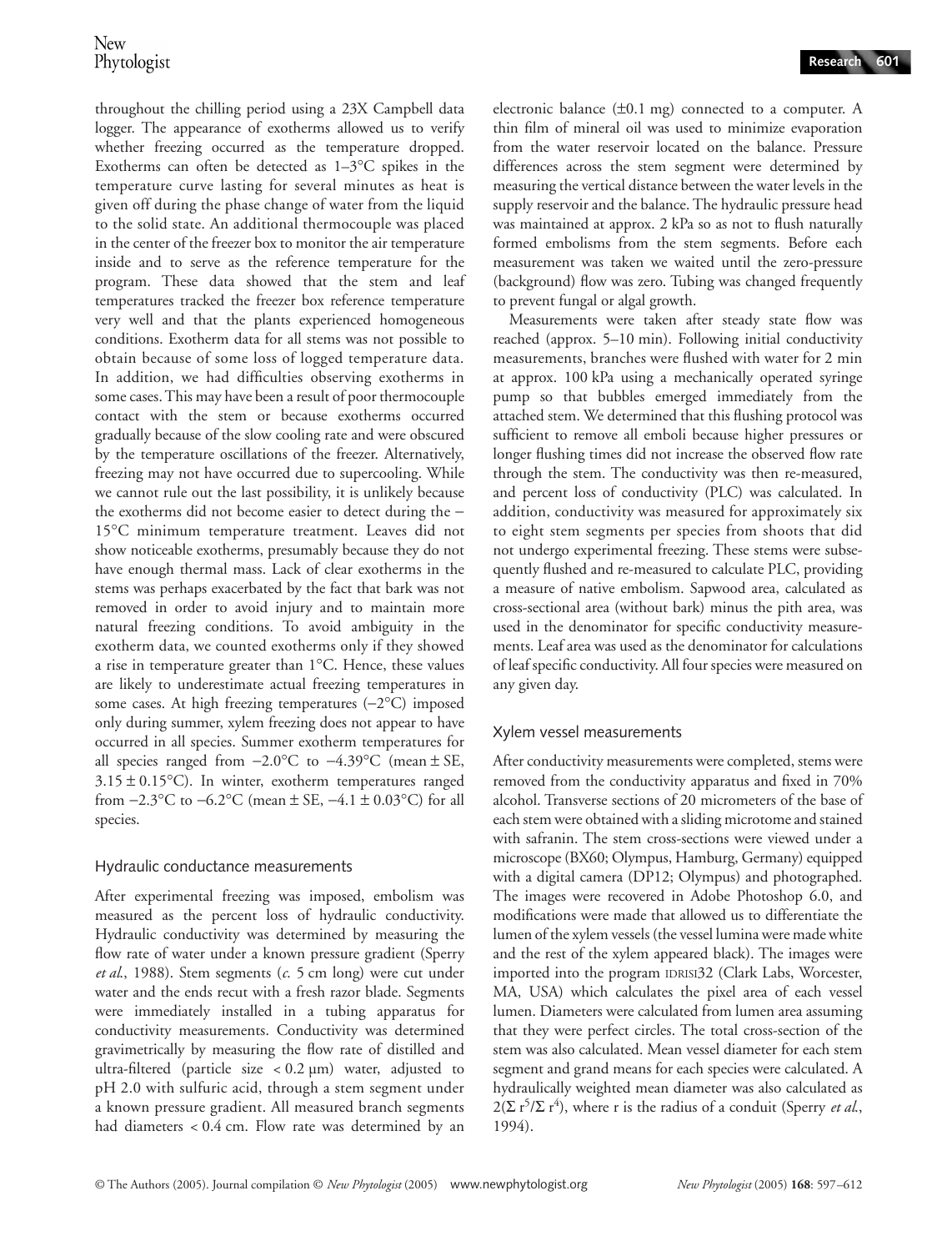### Foliar freezing damage

The decline in variable chlorophyll fluorescence has been shown to be a useful method for detecting chilling and freezing injury to leaf tissue and for assessing photosynthetic function, including the ability of photosystem II to shuttle electrons (Boorse *et al*., 1998; Cavender-Bares *et al*., 1999; Feild & Brodribb, 2001). The viability of leaves following exposure to overnight subfreezing temperatures was determined with chlorophyll fluorescence measurements using a pulseamplitude modulated fluorometer (MINIPAM; Walz, Effieltrich, Germany). Dark adapted measurements of  $F_V/F_M$ (4000 µmol saturating pulse for 800 ms) were taken on two leaves of each shoot while still on the tree in the morning, using dark adaptation clips (Hansatech Instruments, Norfolk, UK) attached the evening before to ensure maximum reoxidation of photosystem II (PSII) reaction centers (Schreiber *et al*., 1994). Spots where the dark adaptation clips were attached on the leaves were marked and the clips removed. Paired shoots, one for stem hydraulic conductance and one for chlorophyll fluorescence, were subsequently cut under water later in the day for experimental freezing, as described earlier. After exposure to illumination the following morning (as described earlier) shoots still in water-filled rose tubes were put in a dark cabinet for 6 h at 25°C. Dark adaptation clips were placed in the same location on the leaves as before. Post-freezing values of  $F_V/F_M$  were subsequently measured to determine the decline in  $F_V/F_M$  after freezing (Feild & Brodribb, 2001). Per cent decline in  $F_V/F_M$  was calculated relative to the maximal value that was generally close to 0.8. The same freezing protocol was used as described above (Fig. 3). Freezing was conducted at the same minimum temperatures as before, although several additional freezing experiments were conducted (at −7.5°C in July and −15°C in December) to increase the number of minimum temperatures tested for the quantum yield measurements.

### Biochemical analyses of stems and leaves

Leaves and stems of each species were collected from trees of each species in late July ( $n = 5$ ) and late December ( $n = 3$ ) for biochemical analysis. All fractions were then dried at 60°C for 24 h and ground (Cyclotec 1093 Sample Mill; Tecator, Höganäs, Sweden). Concentrations of nitrogen, soluble sugars, starch and lipids were determined using near-infrared reflectance spectroscopy (see Joffre *et al*. (1992) and Damesin *et al*. (1997) for a description of the procedure). All samples were scanned with a NIRSystem 6500 spectrophotometer (NIRSystems Inc., Silver Springs, MD, USA). The spectral and wet chemical database used to build calibration equations comprises leaves and stems of 25 species, representing a wide diversity of Mediterranean woody species from Mediterranean areas of Portugal, Spain, France and Italy and includes part of the database of Meuret *et al*. (1993). Nitrogen content was

determined with an elemental analyser (PE 2400 CHN; Perkin– Elmer, Norwalk, CT, USA) (van Soest & Robertson, 1985). Total lipids were obtained by weighing the residue extracted by a chloroform–methanol mixture (Allen, 1989). Starch and soluble sugar analysis was carried out following the method of Farrar (1993). The final calibration equations allowed the per cent concentration of biochemical constituents to be determined from the spectra, using partial least squares regression, with a standard error of prediction of 0.13% for nitrogen, 1.52% for lipids, 0.55% for soluble sugars, and 1.10% for starch.

# **Results**

Loss of hydraulic conductivity in relation to minimum temperature

**July measurements** Native embolism in July did not differ significantly among the species and was between 20% and 35% (Fig. 4). All four species showed increasing loss of conductivity with decreasing minimum temperatures during July. *Q. ilex* showed the lowest sensitivity to freezing. At −2°C, evergreen species had less significant losses of conductivity than the deciduous species but at −5°C, *Q. suber* was almost completely embolized, as were the two deciduous species. Only *Q. ilex*maintained substantial xylem function (60% PLC). At −2 and −5°C, PLC showed a linear increase with species mean values of vessel diameter and hydraulically weighted vessel diameter (Fig. 5). However, at lower freezing temperatures (−10°C and −15°C), this relationship no longer held because stems of all species were nearly completely embolized.

**December measurements** Native embolism in December was highest for the two deciduous species, *Q. afares* and *Q. faginea* (both *c*. 70%). The evergreen species had lower native embolism but *Q. suber* (*c*. 50%) and *Q. ilex* (only 20%) were significantly different. The native PLC had the same rank order as mean hydraulically weighted vessel diameters (not shown). Subsequent freezing at −5°C only significantly increased embolism above the native value in *Q. ilex*. There was a trend that losses of conductivity due to freezing at −5°C were not as high in December as they had been in July. In December, at −10°C, all species were nearly completely embolized.

### Photosynthetic function of leaves

**July vs December measurements** In July, dark-adapted  $F_V$ /  $F_M$  values of leaves were above or close to 0.8 for all species, indicating that leaves were functioning normally (Schreiber *et al.*, 1994). All species showed large and increasing losses of photosynthetic function after overnight freezing as minimum temperatures decreased. This is shown by the sharp increases in the per cent decline in dark-adapted  $F_V/F_M$  (Fig. 6). In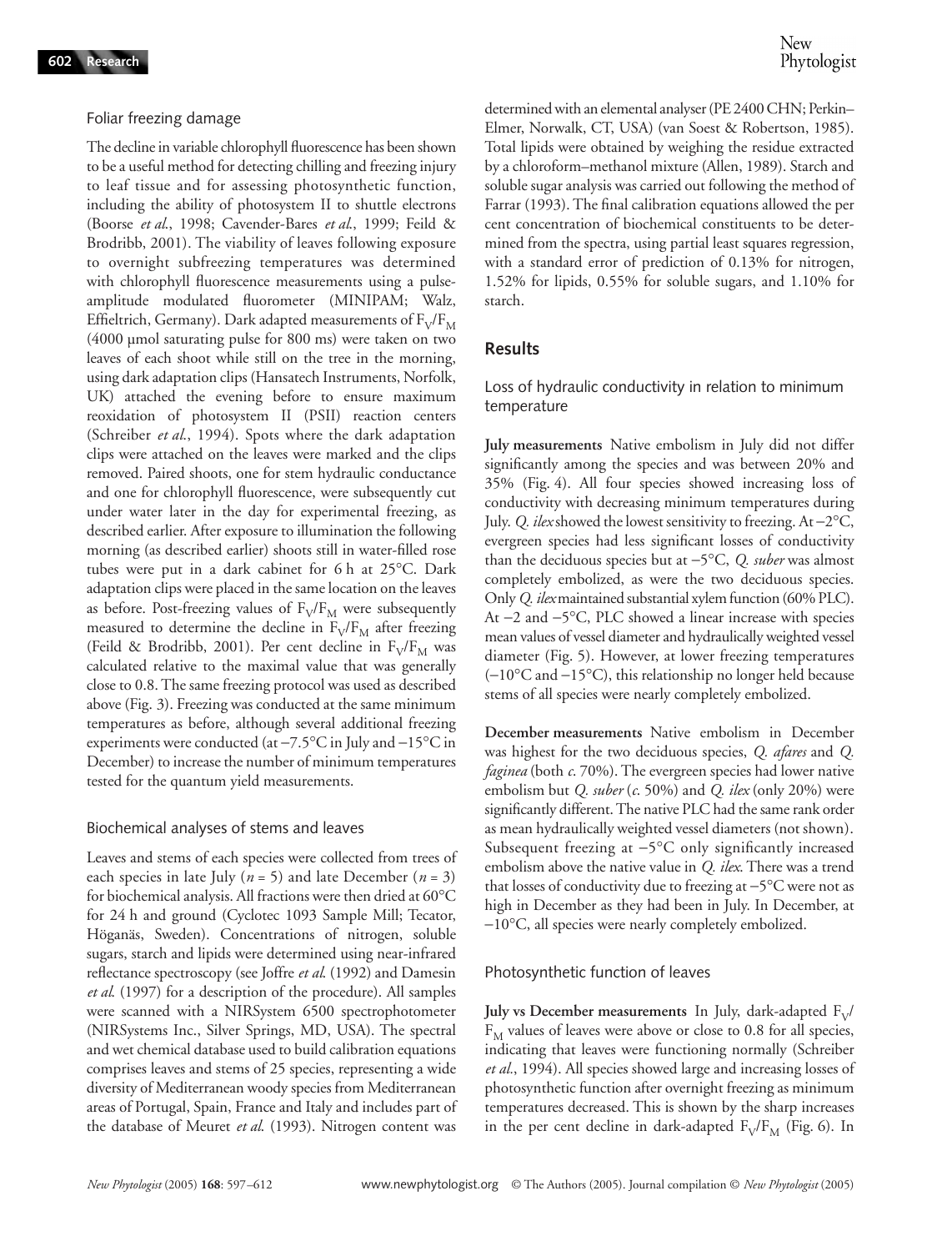

**Fig. 4** The per cent loss of conductivity (PLC)  $\pm$  SE in relation to minimum temperature for the four oak (*Quercus*) species. Closed symbols, July measurements; open symbols, December measurements. Symbols with crosses in the center indicate native PLC in July (shown at 20°C) and in December after a −3°C freeze had occurred.

**Fig. 5** Per cent loss of conductivity for July and December shown in relation to mean vessel diameter (µm) and hydraulically weighted vessel diameters (µm) for −2°C (upper panels), and −5°C (lower panels). Lower temperatures showed no trend with vessel diameter as stems of all *Quercus* species were nearly fully embolized. Closed symbols, July measurements; open symbols, December measurements.

December, despite the onset of cold temperatures and the commencement of senescence in *Q. faginea* and *Q. afares*, only *Q. afares* showed a lower dark-adapted  $F_V/F_M$  (*c*. 0.7) compared with summer (Fig. 6 inset). This may be a consequence of the fact that we avoided leaves showing advanced senescence. All species showed less severe losses of photosynthetic function after experimental freezing in December than in July. However, in *Q. afares*, this difference only occurred at −5°C and can be explained by the lower initial  $F_V/F_M$  before freezing. In this species, the raw  $F_V/F_M$  values after freezing treatments are not significantly different between summer and winter, indicating no apparent acclimatization of the photosynthetic apparatus to freezing temperatures. In the other species, however, there was a dramatic increase in the freezing tolerance of leaves in December relative to July. *Q. ilex* and *Q. faginea* showed almost no decline in F<sub>V</sub>/F<sub>M</sub> after exposure to −5°C. *Quercus*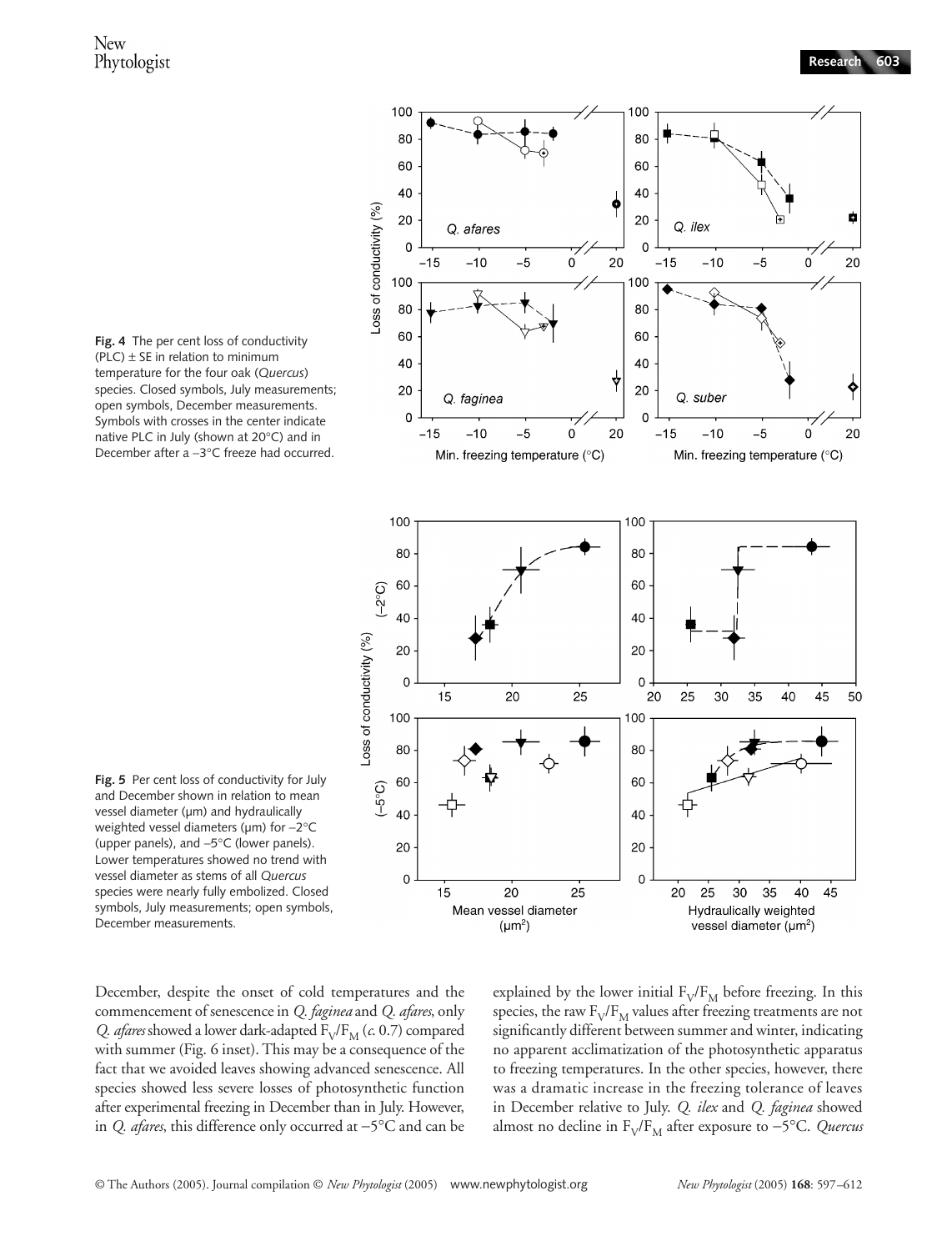

*suber* showed a 20% decline in photosynthetic function in December after freezing at −5°C, which did not differ from the July value. However, as minimum freezing temperatures were dropped to −10°C and −15°C, *Q. suber* showed less than a 50% loss in  $F_V/F_M$  in December while in July these same temperatures caused almost complete loss of photosynthetic function.

**Coordinated loss of leaf and xylem function** There was curvilinear relationship between per cent loss of conductivity and the percent decline in  $F_V/F_M$  caused by overnight freezing, which varied by species and season (Fig. 7). In both summer and winter losses of leaf photosynthetic capacity coincided with loss of conductivity. In summer, the decline in  $F_V/F_M$ was rapid with increasing embolism. The relationship was much shallower in winter as a result of the cold acclimatization of leaves, such that high losses in conductivity occurred before comparable losses of  $F_V/F_M$ . The relationship was most shallow in the species with the longest leaf lifespan (*Q. ilex* and *Q. suber*, respectively). Leaf lifespan was correlated with the decline in  $F_V/F_M$  after freezing (shown in Fig. 8 for freezing at −10°C) as well as with freezing at −2°C temperatures (not shown) or with the native embolism in December (Fig. 8). Leaf lifespan was also correlated with leaf mass per area and average vessel diameter, indicating an overall coordination between leaf and xylem traits.

#### Xylem vessel diameters

All species showed smaller mean vessel diameters in winter than in summer, giving rise to an overall significant effect of season on vessel diameter (Table 2). However, these differences were not significant within a species based on Scheffe's *post hoc*

**Fig. 6** The per cent decline in dark-adapted variable fluorescence,  $F_V/F_{M}$ , after freezing in relation to minimum temperature for the four oak (*Quercus*) species. Closed symbols, July measurements; open symbols, December measurements. Insets show the average *in*   $situ$  values of  $F_V/F_M$  before freezing for each species in July (J) and December (D).



Fig. 7 Per cent loss of conductivity due to freezing in relation to  $F_V/F_M$  after freezing. Closed symbols indicate July measurements, open symbols indicate December measurements. Each *Quercus* species is indicated by a different-shaped symbol: circles, *Q. afares*; triangles, *Q. faginea*; squares, *Q. ilex*; diamonds, *Q. suber*.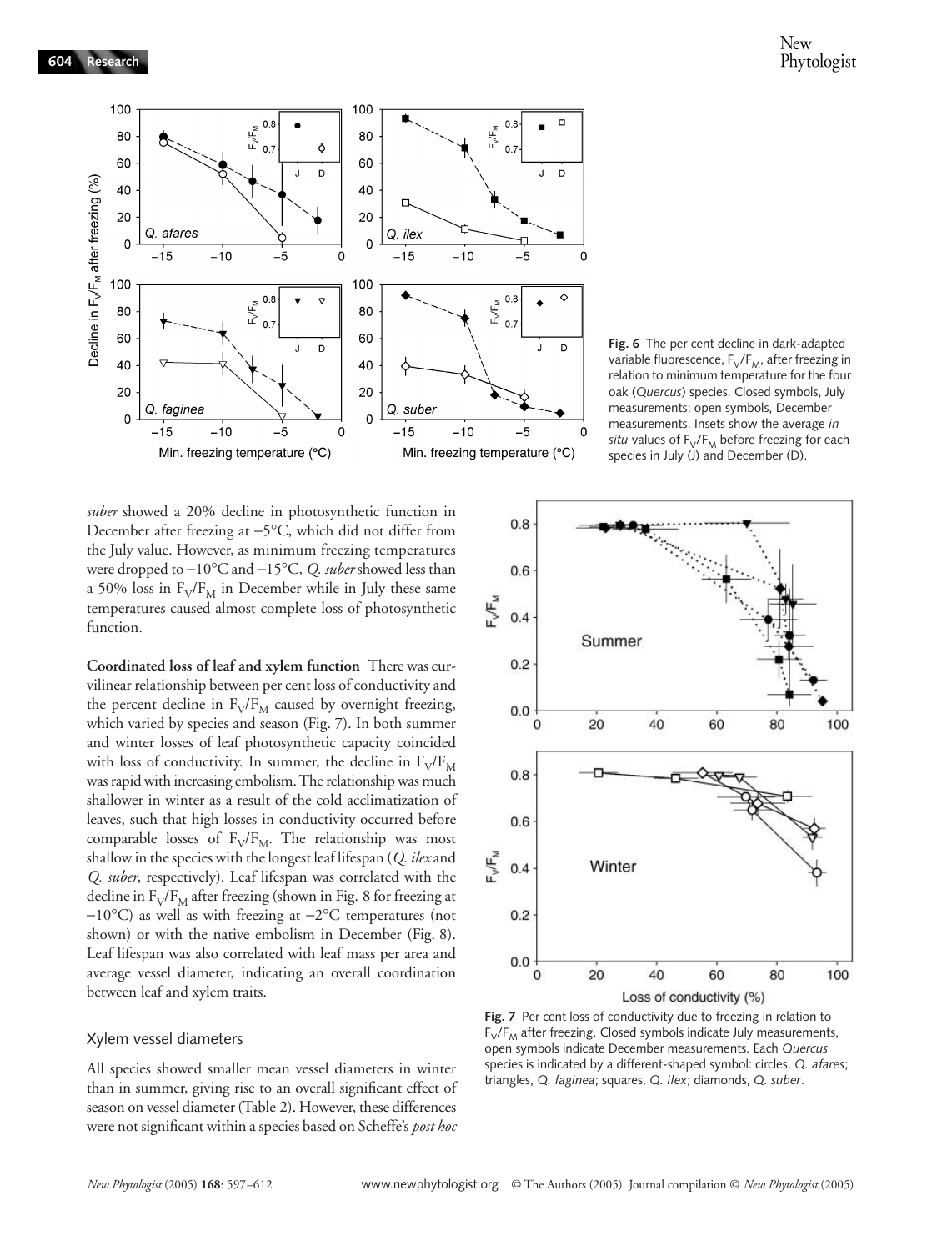|        | Quercus afares                     |           | Quercus faginea |                   | Quercus ilex |                   | Quercus suber |                   |
|--------|------------------------------------|-----------|-----------------|-------------------|--------------|-------------------|---------------|-------------------|
|        | mean                               | <b>SE</b> | mean            | <b>SE</b>         | mean         | <b>SE</b>         | mean          | <b>SE</b>         |
|        | Mean vessel diameter (mm)          |           |                 |                   |              |                   |               |                   |
| Summer | 25.40                              | 1.12a     | 20.66           | 1.38 <sub>b</sub> | 18.37        | 0.59 <sub>b</sub> | 17.29         | 0.53 <sub>b</sub> |
| Winter | 22.73                              | 0.70a     | 18.47           | $0.41$ ab         | 15.55        | 0.99 <sub>b</sub> | 16.47         | 0.85 <sub>b</sub> |
|        | ns                                 |           | ns              |                   | $*$          |                   | ns            |                   |
|        | Hydraulic vessel diameter (mm)     |           |                 |                   |              |                   |               |                   |
| Summer | 43.46                              | 2.66a     | 32.52           | 2.48 <sub>b</sub> | 25.52        | 0.74 <sub>b</sub> | 31.93         | 1.61 <sub>b</sub> |
| Winter | 40.13                              | 4.98 a    | 31.53           | 1.27ab            | 21.62        | 1.53 <sub>b</sub> | 28.11         | 1.71ab            |
|        | ns                                 |           | ns              |                   | $*$          |                   | ns            |                   |
|        | Exotherm temperature $(^{\circ}C)$ |           |                 |                   |              |                   |               |                   |
| Summer | $-2.95$                            | 0.09a     | $-3.26$         | 0.10a             | $-3.21$      | 0.22a             | $-3.19$       | 0.54a             |
| Winter | $-4.27$                            | 0.24a     | $-4.03$         | 0.06a             | $-4.02$      | 0.17a             | $-4.06$       | 0.21a             |
|        | $***$                              |           | $*$             |                   | ns           |                   | ns            |                   |

**Table 2** Mean vessel diameters, hydraulically weighted vessel diameters and exotherm temperatures for each of the four oak (*Quercus*) species for stems sampled in late July to early August (summer) and mid-December (winter)

Anatomical measurements were made on a minimum of six stems per species. The comparison of species means based on Sheffe's *post hoc* tests is given to the right of the SEs with letters shown as different if *P* < 0.05. Results of *t*-tests comparing summer and winter values for each species are given below the means: ns, not significant; \**P* < 0.05; \*\* *P* < 0.01.

**Table 3** Soluble sugars, starch, lipids and nitrogen (N) content of leaves and stems of each oak (*Quercus*) species collected in late July and mid-December

|                 |        | Soluble sugars |           | Starch |           | Lipids |           | %N   |           |
|-----------------|--------|----------------|-----------|--------|-----------|--------|-----------|------|-----------|
| Species         | Season | Mean           | <b>SE</b> | Mean   | SE        | Mean   | <b>SE</b> | Mean | SE        |
| Leaves          |        |                |           |        |           |        |           |      |           |
| Quercus afares  | Summer | 13.14          | $0.07$ ns | 8.69   | $0.50$ ns | 18.07  | $0.34*$   | 1.84 | $0.04$ ** |
|                 | Winter | 11.74          | 0.91      | 10.55  | 0.66      | 20.03  | 0.40      | 1.23 | 0.10      |
| Quercus faginea | Summer | 11.85          | $0.31$ ns | 6.10   | $0.21$ ns | 14.15  | $0.70$ ns | 1.67 | $0.05$ ns |
|                 | Winter | 11.00          | 0.27      | 6.11   | 0.69      | 14.57  | 0.31      | 2.07 | 0.08      |
| Quercus ilexns  | Summer | 9.75           | $0.28$ ns | 4.30   | $0.60$ ns | 10.40  | $0.67***$ | 1.54 | 0.12ns    |
|                 | Winter | 11.55          | 0.31      | 5.28   | 0.19      | 14.41  | 0.54      | 1.55 | 0.07      |
| Quercus suber   | Summer | 11.83          | $0.07$ ns | 6.45   | $0.61$ ns | 13.87  | $0.40*$   | 1.55 | $0.03$ ns |
|                 | Winter | 11.91          | 0.19      | 5.72   | 0.31      | 16.21  | 0.16      | 1.86 | 0.06      |
| <b>Stems</b>    |        |                |           |        |           |        |           |      |           |
| Quercus afares  | Summer | 5.98           | 0.08!     | 9.68   | $0.27***$ | 6.81   | $0.53*$   | 0.55 | $0.04***$ |
|                 | Winter | 7.08           | 0.24      | 13.84  | 0.35      | 9.31   | 0.29      | 0.78 | 0.02      |
| Quercus faginea | Summer | 6.03           | $0.49$ ns | 10.25  | $0.03***$ | 7.61   | $0.71$ ns | 0.68 | $0.02$ ns |
|                 | Winter | 5.74           | 0.21      | 13.52  | 0.48      | 7.10   | 0.42      | 0.77 | 0.02      |
| Quercus ilex    | Summer | 5.67           | $0.28**$  | 6.76   | 0.64!     | 6.87   | $0.98**$  | 0.81 | $0.04$ ns |
|                 | Winter | 7.36           | 0.21      | 8.57   | 0.34      | 9.50   | 0.37      | 0.79 | 0.04      |
| Quercus suber   | Summer | 5.58           | $0.22$ ns | 7.59   | $0.42**$  | 6.88   | $0.30$ ns | 0.74 | $0.01$ ns |
|                 | Winter | 5.33           | 0.23      | 10.50  | 0.42      | 7.25   | 0.36      | 0.68 | 0.01      |

Significant differences between summer and winter means, based on Scheffe's *post hoc* tests, are shown by \**P* < 0.05, \*\**P* < 0.01, \*\*\**P* < 0.001 or  $!P$  < 0.08; . *n* = 3 in July, *n* = 6 in December.

tests. The season effect was not significant for hydraulically weighted vessel diameter, because the number of large vessels stayed the same and hydraulic diameter weights large vessels more than small vessels. *Quercus afares* had significantly greater mean vessel diameters as well as hydraulically weighted vessel diameters than all of the other species based on the summer measurements. Winter measurements were similar in that *Q. afares* showed greater mean vessel diameters relative to the two evergreen species but there was not significant difference between the two deciduous species. Hydraulically

weighted vessel diameters had the following rank order: *Q. afares > Q. faginea > Q. suber* > *Q. ilex*, although only *Q. afares* and *Q. ilex* differed significantly (Table 2).

# Seasonal changes in nitrogen, soluble sugars, starch and lipids

The nitrogen content of leaves of *Q. afares* declined in December relative to July while the nitrogen content of stems increased (Table 3). Other species did not show significant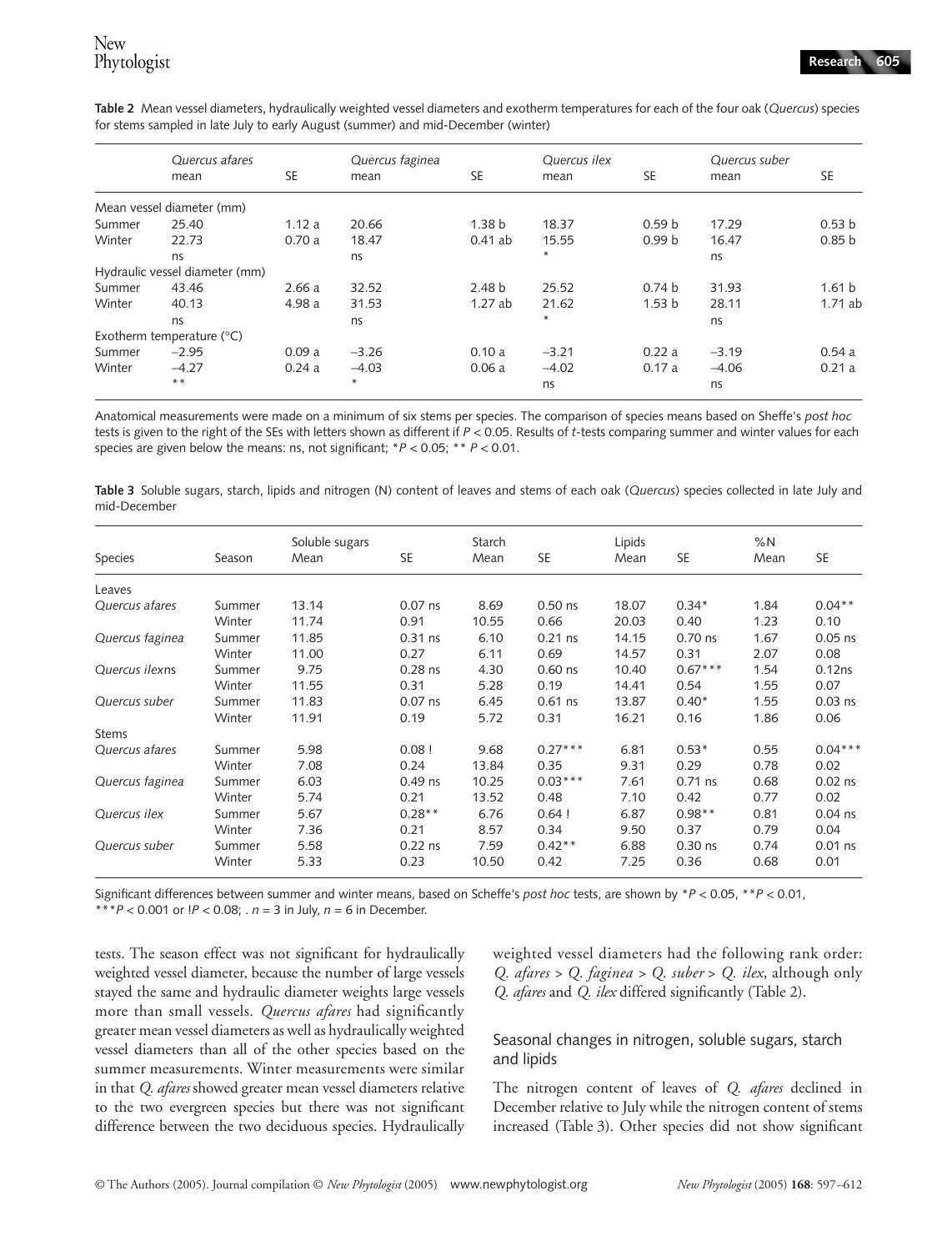**606 Research**





changes in nitrogen. Starch content increased in stems of all species during winter, although this change was not significant in *Q. ilex.* Leaf starch content did not change significantly in any of the species. Soluble sugars increased only in stems of *Q. ilex* during winter, and none of the species showed differences in sugar content of leaves. Lipid concentrations increased in leaves of the two evergreen species and in *Q. afares*, although the increase in the *Q. ilex* was much higher (39%) than in *Q. suber* (17%) and *Q. afares* (10%). *Quercus ilex* also showed a significant increase in stem lipids, which did not occur in *Q. suber* and *Q. afares* but did in *Q. faginea* (Table 3).

# **Discussion**

# Leaf longevity and vessel diameter in relation to freezing sensitivity

In this study, leaf longevity, leaf mass per area (LMA) and mean vessel diameters of co-occurring oak species were correlated and predictive of the degree of cold acclimatization and freezing sensitivity in both leaves and xylem (Fig. 8). These relationships indicate coordination between stem and leaf traits, such that species with longer lived leaves (*Q. ilex* and *Q. suber*) show higher resistance to freezing. The deciduous species (*Q. faginea* and *Q. afares*) have less need to be protected against freezing since they become dormant in winter. Correspondingly, the oaks with longer life lifespans show greater acclimatization to cold temperatures than species with shorter leaf lifespans. Previous studies have documented cold acclimatization in photosynthetic function in evergreen Mediterranean oaks as a result of increases in antioxidant and carotenoid composition in the leaves (Garcia-Plazaola *et al*., 1997, 1999).

Species with longer-lived leaves, particularly the true evergreen, *Q. ilex*, also showed greater resistance to freezinginduced xylem embolism. In Mediterranean Europe, where mild freezing conditions are common in winter, the maintenance of both photosynthetic and vascular function allows the evergreen species to continue photosynthesis and gas exchange throughout the winter, providing an advantage over their deciduous congeners. Studies of leaf economics show that evergreen species with longer-lived leaves have thicker leaves (higher LMA), higher leaf construction costs, and require a longer season for carbon gain to occur in order to repay these costs relative to their deciduous counterparts (Kikuzawa, 1995; Damesin *et al*., 1998; Kikuzawa & Ackerly, 1999; Reich *et al*., 1999). By contrast, deciduous species rely on faster carbon uptake rates during a shorter season to support lower construction costs. Because of their ability to achieve winter dormancy, deciduous species are generally thought to have an advantage in temperate climates with freezing winters where harsh conditions can be damaging to active tissues (Quézel & Médail, 2003). These contrasting leaf habits represent different strategies for maintaining carbon balance and suggest that evergreen and deciduous species are not equally competitive in Mediterranean ecosystems. Corresponding differences in vessel diameters (Fig. 8) indicate a trade-off in transport efficiency vs resistance to freezing-induced cavitation, predicting that species with shorter leaf lifespans and larger vessel diameters should inhabit soils with higher water and nutrient availability. A previous study found that larger vessel diameters in *Q. faginea* relative to *Q. ilex* accorded with their contrasting ecological distributions, such that *Q. faginea* dominates in sub-Mediterranean areas where soils are deeper and water availability is higher, while *Q. ilex* is more common in Mediterranean areas where soils are shallower (Villar-Salvador *et al*., 1997).

Distributions of *Q. ilex* and *Q. suber* may also reflect their freezing resistance and carbon gain strategy, with *Q. ilex* able to occupy slightly colder regions than *Q. suber* as a result of its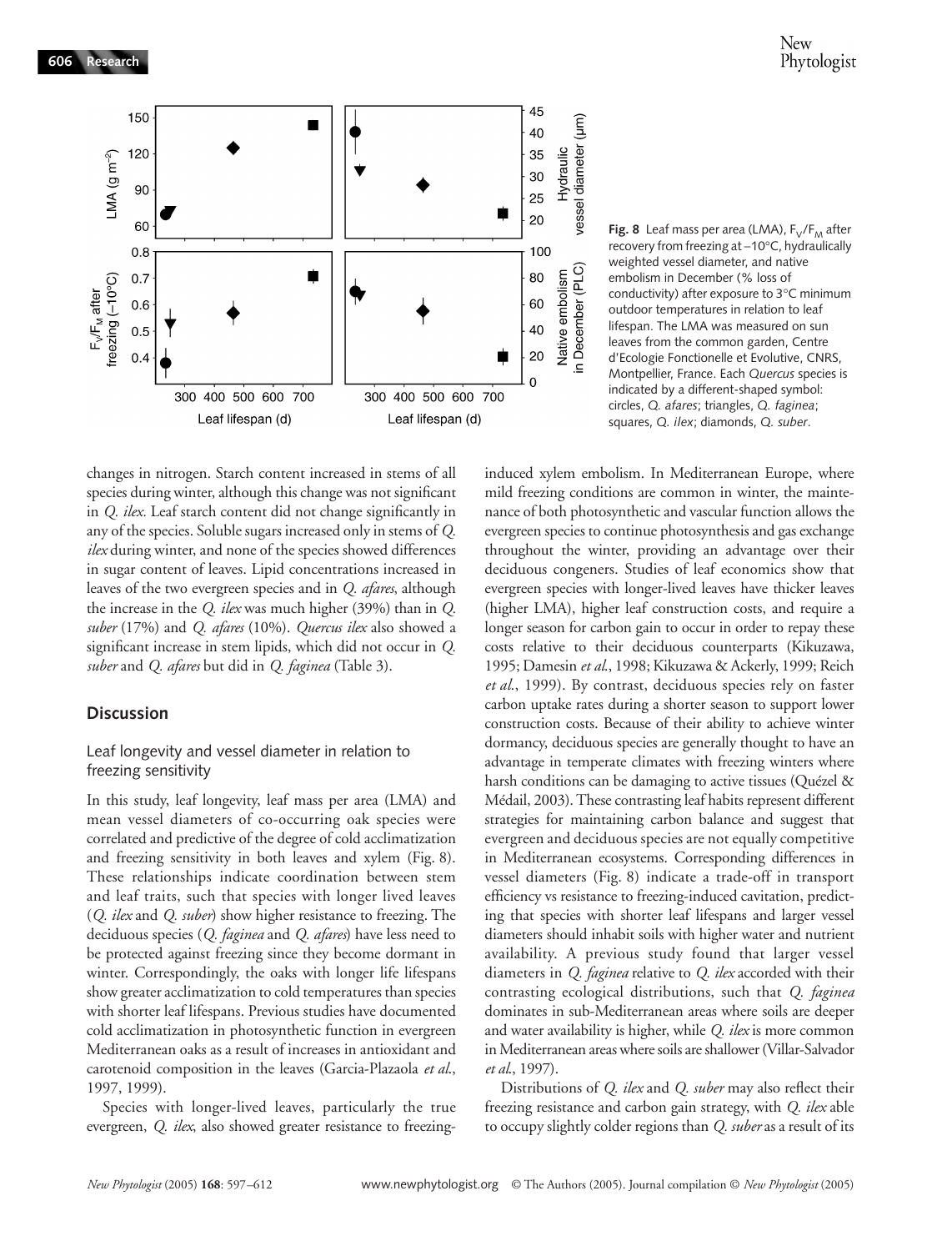higher tolerance to freezing. Human history also plays a role in the distributions of these oaks, and the rapid expansion of *Q. ilex* over the last 6000 yr has been associated with the settlement of human populations (Barbero & Loisel, 1980). In addition, current ranges may reflect their refugial distributions during the Holocene (Carrion *et al*., 2000; Jalut *et al*., 2000) rather than their optimal distributions. Nevertheless, it can be hypothesized that the deciduous *Q. afares* and *Q. faginea*, which are currently restricted to northern Africa and southern Mediterranean regions (Fig. 1), are at a competitive disadvantage relative to evergreen congeners preventing northward expansion into temperate regions of Europe, where the deciduous habitat is thought to be more adaptive.

# Dependence of embolism on vessel diameter

The freezing experiments demonstrated that loss of hydraulic conductivity in first-year stems increased with vessel diameter or hydraulically weighted vessel diameter at mild freezing temperatures (−2°C, −5°C) (Fig. 5). After experimental overnight freezing at −2°C in July, the two evergreen species, *Q. ilex* and *Q. suber*, which had the smallest diameter vessels, showed PLC values that were not significantly different from native embolism, and freezing exotherms were not observed. *Q. afares*, a deciduous species with the largest diameter vessels showed very high embolism (80% PLC) even at −2°C. The other deciduous species, *Q. faginea*, which had significantly narrower vessels (Table 2), experienced a PLC of *c*. 70% at −2°C. Among the four species, native embolism in December after a naturally occurring freezing event at −3°C was also dependent on vessel diameter. *Quercus ilex* (smallest vessel diameters) showed no increase in PLC after this event relative to July values of native embolism, *Q. suber* (intermediate vessel diameters) showed > 50% PLC, and the two deciduous species (largest vessel diameters) had a PLC of almost 70%. At lower minimum temperatures (−10°C, −15°C), embolism was very high in all species (80–100% loss of conductivity).

The relationship between freezing-induced xylem embolism and vessel diameter among these oaks is consistent with a number of studies showing that across diverse taxa, larger xylem conduits are more vulnerable to embolism by freezing than smaller conduits (Ewers, 1985; Sperry & Sullivan, 1992; Lo Gullo & Salleo, 1993; Davis *et al*., 1999; Feild & Brodribb, 2001; Pittermann & Sperry, 2003; Cavender-Bares, 2005; Tanedo & Tateno, 2005). The main explanation is that larger bubbles form in larger xylem conduits. Larger bubbles are more difficult to dissolve upon thawing and dissolution time increases approximately with the square of the initial bubble diameter (Ewers, 1985; Yang & Tyree, 1992). The tension during thawing and the timing of the onset of tension upon thawing influences whether dissolution or expansion occurs (Tyree & Zimmermann, 2002). At very mild freezing temperatures (−2°C), freezing apparently did not occur in *Q.*

*ilex*, the evergreen species with the smallest diameter vessels, and exotherms were weak or unclear in *Q. suber*. As a result, loss of conductivity after exposure to −2°C was not significantly different from native PLC in July. Among the two deciduous Mediterranean oaks, *Q. afares* and *Q. faginea*, even mild freezing temperatures resulted in almost complete embolism (Fig. 4). Additional research is required to determine the causal mechanism, but it appears that the narrower vessels of the evergreen species permit greater supercooling than the deciduous ring-porous species. Supercooling refers to the cooling of a liquid below the freezing temperature that is expected based on the solute concentration. It can occur readily in very small volumes of water, where surface properties influence the free energy of water, particularly in the absence of nucleation particles or agents that initiate ice-crystal formation (Guy, 2003). Thus, differences in freezing temperature (Table 2) contribute to the correlation between vessel diameter and PLC at −2°C (Fig. 5, upper panels). LoGullo & Salleo (1993) hypothesized that larger diameter vessels froze before smaller ones, although they were referring to different vessels within the same stem (see later).

# Dependence of embolism on minimum freezing temperatures

In addition to its dependence on vessel diameters, loss of conductivity after freezing was also dependent on minimum temperature, most apparent for the two evergreen Mediterranean oaks, *Q. ilex* and *Q. suber.* As explained above, at −2°C, these species showed no or only slight embolism, and clear exotherms were not observed. Freezing-induced embolism became apparent for all species at −5°C, when exotherms were also clearly visible. The degree of embolism increased with decreasing temperatures below −5°C (Fig. 4). Other studies have reported similar increases in embolism with declining temperatures (Pockman & Sperry, 1997; Pittermann & Sperry, 2003).

The water potential of ice declines approx. 1 MPa per °C (Hansen & Beck, 1988). Therefore, the tension in the xylem is likely to increase as temperatures decline. The increasing xylem tension that results as ice forms and temperatures continue to decline below the freezing point may give rise to the increasing embolism observed with decreasing minimum temperatures. Decrease in water potential with declining temperature should also cause a gradient in water potential between liquid water and ice. This gradient influences the way that water is redistributed during the freezing process (Lemoine *et al*., 1999; McCully *et al*., 2000; Ball *et al*., 2004). Water in the xylem may move into extracellular spaces in other tissues that freeze first or into other areas of the xylem more susceptible to freezing (Ball *et al*., 2002, 2004). Tension would increase even in vessels in which the xylem sap was not yet frozen, increasing their likelihood of embolism. A study by Kikuta & Richter (2003) using ultrasonic acoustic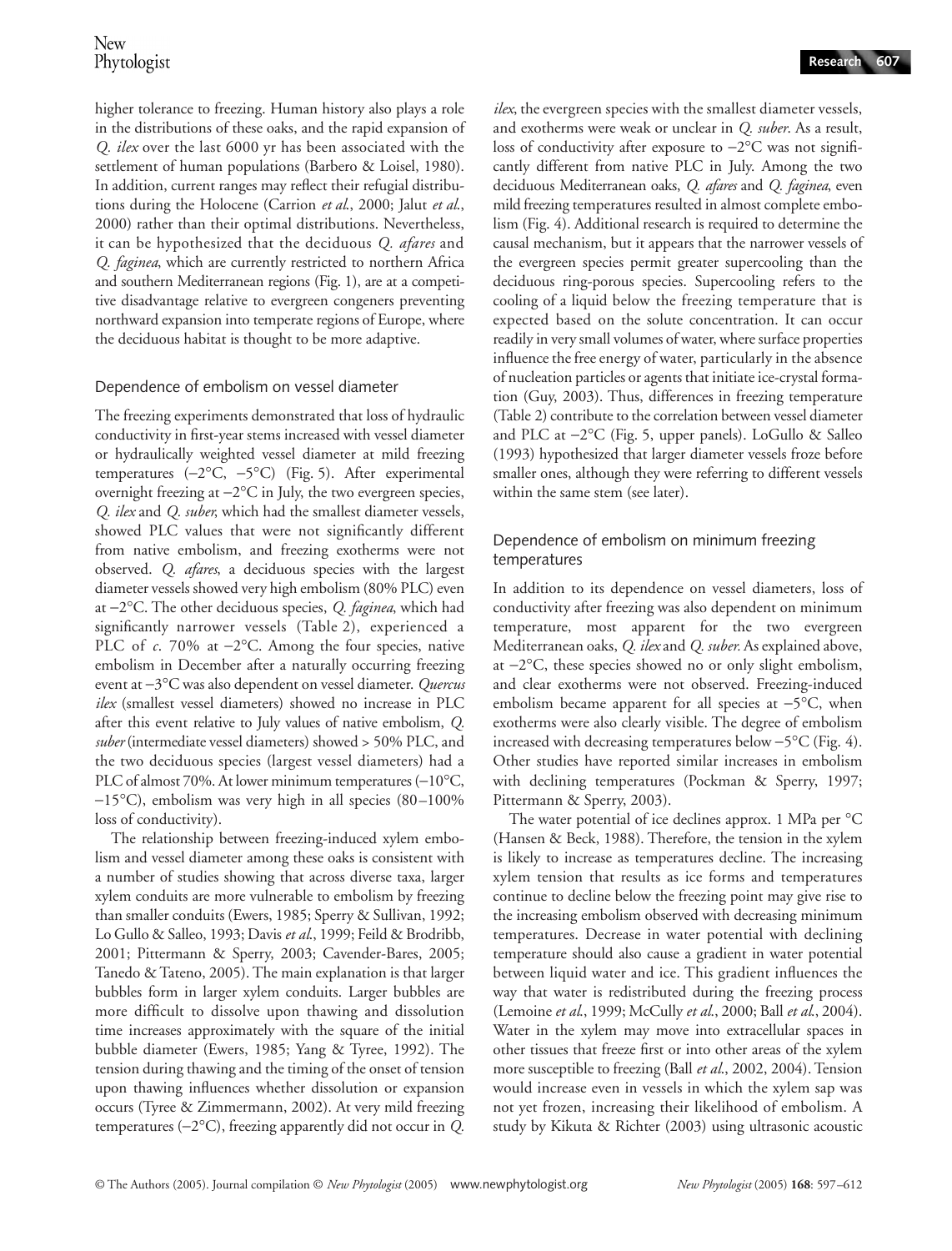emissions indicates that embolism occurs during the process of freezing and increases as temperatures decline and with increasing xylem tension. Other evidence, however, suggests that cavitation only occurs during the process of thawing (Utsumi *et al*., 1999). Whether winter embolism occurs during the process of freezing or only during thawing, the role of increased xylem tension with declining temperature and its effect on the redistribution of water may explain the dependence of xylem embolism on minimum temperature. This mechanism of embolism formation has not been emphasized in the literature as much as the role of xylem tension generated due to canopy transpiration during the thawing process.

In *Q. ilex*, the most freezing tolerant species, no significant cavitation was observed even after a −3°C natural freezing event in the garden in December. At −5°C, however, significant cavitation occurred in the experimental manipulations (*c*. 80% PLC), both during July and December. *Q. suber* was more susceptible to the natural −3°C freeze in the garden, showing a > 50% loss of conductivity. At −5°C, *Q. suber* showed nearly 80% losses of conductivity in both July and December.

LoGullo & Salleo (1993) demonstrated that within a given stem in *Q. ilex*, larger vessels were more likely to embolize than smaller vessels as a result of freezing, and that the number of embolized vessels increased with decreasing temperature. They suggested that freezing is not simultaneous in all xylem vessels and that different-sized vessels freeze at different temperatures. At lower temperatures, therefore, increasing numbers of vessels would freeze. At the same time, the water potential of the sap becomes increasing negative as the temperature drops. As a result, at lower minimum temperatures, not only are more vessels likely to freeze, but the tension in the xylem increases, as well as the gradient in water potential between liquid water and ice, potentially causing embolism to occur during the process of freezing.

### Effects of cold acclimatization on xylem embolism

Winter acclimatization only slightly reduced vulnerability to freezing-induced embolism. Experimental freezing at −5°C during December resulted in a lower degree of embolism in *Q. faginea* and *Q. ilex* than in July, and was marginally lower in *Q. afares*. This decrease in vulnerability to freezing-induced embolism in winter relative to summer was not apparent for *Q. suber*. The decrease in vulnerability is associated with a decrease in vessel diameter (Table 2). Examined together, all species showed a significant decrease in average winter vessel diameters (Table 2), although this decrease was not necessarily significant for individual species. We are unable to say definitively whether the decline in average vessel diameter is caused by random sampling or by other factors. We suspect, however, that it results from continued growth of late wood in the late summer and fall. Late wood has smaller diameter

vessels than early wood. Since the total cross-sectional area has a higher relative proportion of late wood in the winter than in the summer, the average vessel diameter should be lower in winter. A slight drop in the exotherm temperature was also observed in winter in all species (Table 2), although at −10°C, winter and summer embolism did not differ for any of the species.

### Cold acclimatization of leaves

As expected, loss of photosynthetic function was dependent on minimum freezing temperature in all species (Fig. 6). Unlike xylem function, photosynthetic function in leaves showed a strong acclimatization response during winter in the two evergreen species, which protected the leaves even at −15°C. *Quercus faginea* also showed a significant acclimatization response, although it was not as dramatic, in part because loss of photosynthetic function due to experimental freezing at −10 and −15°C in summer was not as high as in the two evergreen species. *Quercus afares*, did not show any detectable acclimatization response during winter. Senescence had already commenced in this species at the time of measurement such that the leaves showed significant translocation of nitrogen to stems (Table 3) and native dark-adapted  $F_V/F_M$ values were significantly lower than in summer. None of the other species showed a decline in  $F_V/F_M$  in December. *Quercus ilex*, which showed the greatest sensitivity to freezing in July, showed the greatest tolerance of freezing during December, at minimum freezing temperatures of −10 and −15°C. *Q. ilex* and *Q. suber* differed in the sensitivity of their leaves to freezing at −5°C. At −5°C, both showed approximately equal declines in  $F_V/F_M$  in summer (20% and 10%, respectively). In winter, however, *Q. ilex* showed no decline in  $F_V/F_M$  at this temperature, while *Q. suber* showed a 17% decline in F<sub>V</sub>/F<sub>M</sub>. *Q. ilex* did not appear to suffer any leaf damage due to night-time freezing until temperatures reached −10°C. Even at −10°C, the decline in  $F_V/F_M$  was only about 10% in December compared with *c*. 30% in *Q. suber*. Earlier work showed that in January, 50% freezing injury of leaves in *Q. ilex* occurred at a slightly lower temperature (−15°C) than in *Q. suber* (−11°C) (Larcher, 1981). This difference in freezing sensitivity could be important in explaining the more northern distribution of *Q. ilex* relative to *Q. suber*.

### Winter changes in N, soluble sugars, starch and lipids in leaves and stems

Biochemical changes in leaves during the onset of winter may help explain the processes going on during cold acclimatization including the increased tolerance to freezing in the evergreen species and senescence and onset of winter dormancy in the deciduous species. *Quercus afares* was the only species to show a significant loss of leaf N by December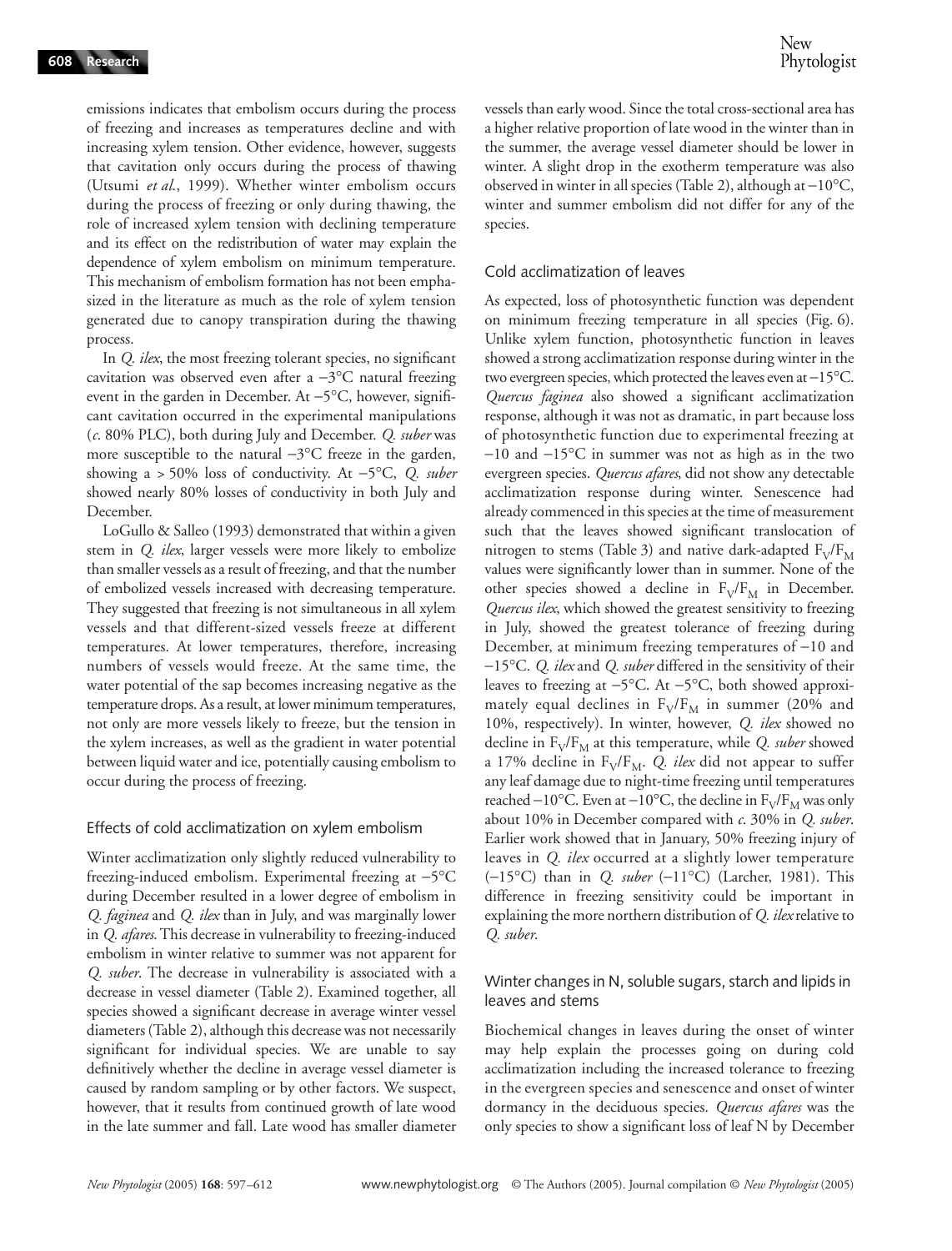(Table 3). This was accompanied by a significant increase in stem nitrogen, indicating that nitrogen had been translocated from leaves to stems. Nitrogen translocation helps to explain the significant winter decline in photosynthetic function in the leaves of *Q. afares*, as measured by darkadapted  $F_V/F_M$  on attached leaves (Fig. 6), which did not occur in the evergreen species, and had not yet occurred by December in *Q. faginea*.

Sugar accumulation in living and nonliving tissues during winter in cold-hardy trees has long been observed and is thought to be important in cold acclimatization because it increases viscosity, which reduces ice crystal formation, helps stabilize membranes by binding to the free phosphate groups of membrane lipids, maintains respiration in living cells and allows cell metabolism to recover after freezing (Ashworth *et al*., 1993; Schrader & Sauter, 2002; Guy, 2003; Wong *et al*., 2003). An increase in sap osmolarity resulting from an increase in soluble sugars in the apoplast has also been shown to increase stem pressures and to play an important role in winter embolism repair (Améglio, 2004; Améglio *et al*., 2001b; Cochard *et al*., 2001; Ewers *et al*., 2001). A winter increase in soluble sugars was apparent in both stems and leaves of *Q. ilex* (Table 3), although it was only significant in stems. Sugar accumulation in winter may contribute to the higher cold tolerance in *Q. ilex* relative to other species. It also suggests the possibility that *Q. ilex* can repair winter embolism through positive stem pressure as sap osmolarity increases (Améglio *et al*., 2002; Améglio, 2004) as previously hypothesized (Lo Gullo & Salleo, 1993).

In contrast to soluble sugar content, starch content increased significantly in stems of all species except *Q. ilex*. Starch accumulation serves a storage function for carbohydrates but does not increase osmolarity of the apoplast or symplast. Lipid content increased in leaves of all species, although more significantly in the two evergreen species, particularly *Q. ilex*. Lipids may be important in maintaining fluidity of the plasma membrane. Deposition of lipids on the cell wall during cold acclimatization may also increase rigidity. The rigidity of the cell wall prevents cell contraction and collapse during freezing that could otherwise occur owing to the growth of extracellular ice crystals and protects against membrane damage (Burke *et al*., 1976; Rajashekar & Lafta, 1996). Rigid cell walls may also be important in preventing nucleation of ice formation (Wisniewski & Ashworth, 1985; Ashworth *et al*., 1993).

# Coordination of leaf and stem function

The four congeners showed the same rank order of vulnerability to freezing in the leaves as in the xylem. For each species,  $F_V/F_M$  of leaves declined with increasing loss of stem conductivity after freezing (Fig. 7, upper panel). The slope of this relationship was shallower in winter (Fig. 7, lower panel), because cold acclimatization reduced vulnerability of leaf

photosynthetic function more than vulnerability of xylem function. Individual species fell along different curves, with *Q. ilex*, the species with the longest leaf lifespan, showing the lowest losses of photosynthetic and xylem function and *Q. afares*, with the shortest leaf lifespan, showing the highest losses in function (Fig. 7, lower panel). We were surprised to find that in winter, leaves of *Q. ilex* were almost completely functional even while native embolism levels approached 80%. This discordance in short-term freezing responses between leaves and xylem further supports the hypothesis that *Q. ilex* is able to repair winter embolism. Otherwise, continued gas exchange in functional leaves supported by embolized vessels would lead to increasing xylem tension and could potentially cause runaway cavitation (Tyree *et al*., 1993). The other three species, which showed greater losses in photosynthetic function, showed a more coordinated response of leaves and xylem to freezing.

In conclusion, these results show that susceptibility to freezing in both leaves and xylem should be considered with respect to minimum temperatures, and that leaf and hydraulic properties appear coordinated in Mediterranean oaks. Both the loss of photosynthetic function and loss of hydraulic conductivity increased with decreasing minimum temperatures. Greater loss of leaf and stem hydraulic function occurred in species with shorter-lived leaves and larger diameter vessels. Consequently, vulnerability of the photosynthetic apparatus and the vascular system to freezing were found to be coupled and linked to leaf longevity and vessel anatomy (Fig. 8). Cold acclimatization was also greater in evergreen species than deciduous species. Our results support the hypothesis that in Mediterranean regions where freezing is frequent but mild, evergreen oaks with narrow vessel diameters and freezing tolerant leaves can photosynthesize throughout the winter and outcompete deciduous oaks with large diameter vessels and freezing-sensitive leaves.

# **Acknowledgements**

The authors are grateful to Raquel Rodriguez and Geraldine Aumasson for laboratory assistance. J. C. B. wishes to thank Thierry Ameglio for comments on and important discussions of a previous version of the manuscript and Jessica Savage for proof-reading the manuscript and providing valuable comments. We also thank two anonymous reviewers. Financial support was provided by the Office of Science and Technology of the French government in the form of a Chateaubriand Fellowship to J. C. B.

# **References**

- **Acherar M, Rambal S. 1992.** Comparative water relations of four Mediterranean oak species. *Vegetatio* **99–100**: 177–184.
- **Acherar M, Rambal S, Lepart J. 1991.** Évolution du potentiel hydrique foliare et de la conductance stomatique de quatre chênes méditerranéens lors d'une période de dessèchement. *Annals of Forest Science* **48**: 561–573.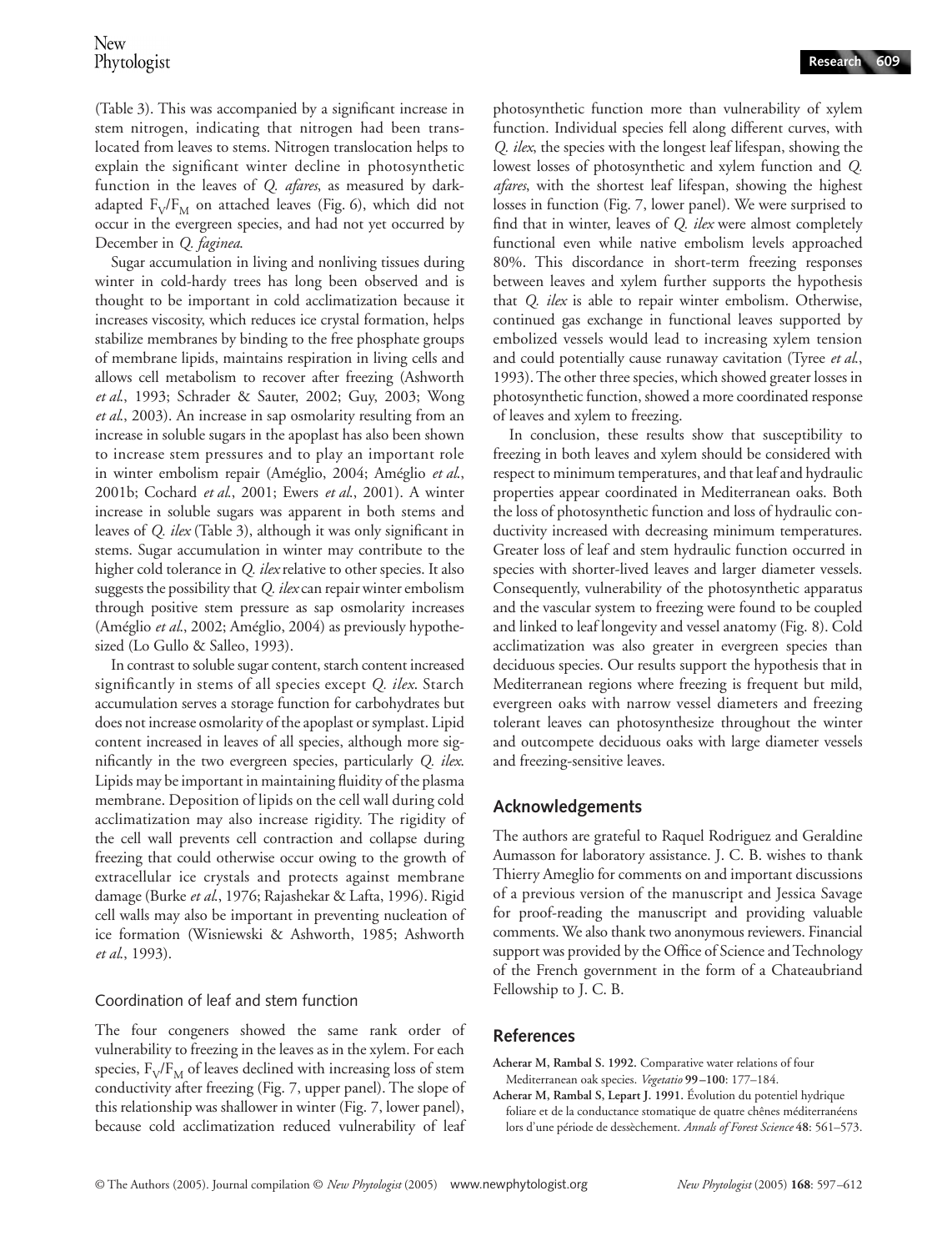- **Adams WW, Demmig-Adams B, Verhoeven AS, Barker DH. 1995.**  Photoinhibition during winter stress – involvement of sustained xanthophyll cycle-dependent energy-dissipation. *Australian Journal of Plant Physiology* **22**: 261–276.
- **Allen S. 1989.** *Chemical analysis of ecological materials*, 2nd edn. Oxford, UK: Blackwell Scientific Publications.
- **Améglio T. 2004.** Temperature effects on xylem sap osmolarity in walnut trees: evidence for a vitalistic model of winter embolism repair. *Tree Physiology* **24**: 785–793.
- **Améglio T, Cruiziat P. 1992.** Tension pressure alternation in walnut xylem sap during winter – the role of winter temperature. *Comptes Rendus de l'Academie des Sciences Series III–Sciences de la Vie–Life Sciences* **315**: 429–435.
- **Améglio T, Cochard H, Ewers FW. 2001a.** Stem diameter variations and cold hardiness in walnut trees. *Journal of Experimental Botany* **52**: 2135–2142.
- **Améglio T, Ewers FW, Cochard H, Martignac M, Vandame M, Bodet C, Cruiziat P. 2001b.** Winter stem xylem pressure in walnut trees: effects of carbohydrates, cooling and freezing. *Tree Physiology* **21**: 387–394.
- **Améglio T, Bodet C, Lacointe A, Cochard H. 2002.** Winter embolism, mechanisms of xylem hydraulic conductivity recovery and springtime growth patterns in walnut and peach trees. *Tree Physiology* **22**: 1211– 1220.
- **Ashworth EN, Malone SR, Ristic Z. 1993.** Response of woody plant cells to dehydrative stress. *International Journal of Plant Sciences* **154**: 90–99.
- **Ball M, Wolfe J, Canny M, Hofmann M, Nicotra A, Hughes D. 2002.**  Space and time dependence of temperature and freezing in evergreen leaves. *Functional Plant Biology* **29**: 1259–1272.
- **Ball M, Canny M, Huang C, Heady R. 2004.** Structural changes in acclimated and unacclimated leaves during freezing and thawing. *Functional Plant Biology* **31**: 29–40.
- **Barbero M, Loisel R. 1980.** Le chêne vert en région méditerranéenne. *Revue Forèstiere Française* **XXXII**: 531–543.
- **Boorse GC, Ewers FW, Davis SD. 1998.** Response of chaparral shrubs to below-freezing temperatures: acclimation, ecotypes, seedlings vs. adults. *American Journal of Botany* **85**: 1224–1230.
- **Burke M, Gusta L, Quamme H, Weiser C, Li P. 1976.** Freezing injury in plants. *Annual Review of Plant Physiology* **27**: 507–528.
- **Carrion JS, Parra I, Navarro C, Munuera M. 2000.** Past distribution and ecology of the cork oak (*Quercus suber*) in the Iberian Peninsula: a pollenanalytical approach. *Diversity and Distribution* **6**: 29–44.
- **Cavender-Bares J. 2005.** Impacts of freezing on long-distance transport in woody plants. In: Holbrook NM, Zwieniecki M, Melcher P, eds. *Vascular transport in plants*. Oxford, UK: Elsevier, 401–424.
- **Cavender-Bares J, Holbrook NM. 2001.** Hydraulic properties and freezing-induced xylem cavitation in sympatric evergreen and deciduous oaks with contrasting habitats. *Plant, Cell & Environment* **24**: 1243– 1256.
- **Cavender-Bares J, Apostol S, Moya I, Briantais JM, Bazzaz FA. 1999.**  Chilling-induced photoinhibition in two oak species: are evergreen leaves inherently better protected than deciduous leaves? *Photosynthetica* **36**: 587–596.
- **Cochard H, Tyree MT. 1990.** Xylem dysfunction in *Quercus*: vessel sizes, tyloses, cavitation and seasonal changes in embolism. *Tree Physiology* **6**: 393–407.
- **Cochard H, Lemoine D, Ameglio T, Granier A. 2001.** Mechanisms of xylem recovery from winter embolism in *Fagus sylvatica*. *Tree Physiology* **21**: 27–33.
- **Damesin C, Rambal S. 1995.** Field study of leaf photosynthetic performance by a Mediterranean deciduous oak tree (*Quercus pubescens*) during a severe summer drought. *New Phytologist* **131**: 159–167.
- **Damesin C, Rambal S, Joffre R. 1997.** Between-tree variations in leaf delta dC13 of *Quercus pubescens* and *Quercus ilex* among Mediterranean habitats with different water availability. *Oecologia* **111**: 26–35.
- **Damesin C, Rambal S, Joffre R. 1998.** Co-occurrence of trees with different leaf habit: a functional approach on Mediterranean oaks. *Acta Oecologica*  **18**: 195–204.
- **Davis SD, Sperry JS, Hacke UG. 1999.** The relationship between xylem conduit diameter and cavitation caused by freezing. *American Journal of Botany* **86**: 1367–1372.
- **Ewers F. 1985.** Xylem structure and water conduction in conifer trees, dicot trees, and lianas. *IAWA Bulletin* **6**: 309–317.
- **Ewers FW, Ameglio T, Cochard H, Beaujard F, Martignac M, Vandame M, Bodet C, Cruiziat P. 2001.** Seasonal variation in xylem pressure of walnut trees: root and stem pressures. *Tree Physiology* **21**: 1123–1132.
- **Farrar J. 1993.** Carbon partitioning. In: Hall D, Scurlock J, Bolhar-Nordenkampf H, Leegood S, Long S, eds. *Photosynthesis and production in a changing environment. A field and laboratory manual*. New York, USA: Chapman & Hall, 232–246.
- **Feild TS, Brodribb T. 2001.** Stem water transport and freeze–thaw xylem embolism in conifers and angiosperms in a Tasmanian treeline heath. *Oecologia* **127**: 314–320.
- **Garcia-Plazaola JI, Faria T, Abadia J, Chaves MM, Pereira JS. 1997.**  Seasonal changes in xanthophyll composition and photosynthesis of cork oak (*Quercus suber* L.) leaves under Mediterranean climate. *Journal of Experimental Botany* **48**: 1667–1674.
- **Garcia-Plazaola JI, Artetxe U, Becerril JM. 1999.** Diurnal changes in antioxidant and carotenoid composition in the Mediterranean sclerophyll tree *Quercus ilex* (L.) during winter. *Plant Science* **143**: 125–133.
- **George M, Pellett H, Johnson A. 1974.** Low temperature exotherms and woody distribution. *Hortscience* **9**: 519–522.
- **Guy CL. 2003.** Freezing tolerance of plants: current understanding and selected emerging concepts. *Canadian Journal of Botany – Revue Canadienne de Botanique* **81**: 1216–1223.
- **Hansen J, Beck E. 1988.** Evidence for ideal and non-ideal equilibrium freezing of leaf water in frosthardy ivy (*Hedera helix*) and winter barley (*Hordeum vulgare*). *Botanica Acta* **101**: 76–82.
- **Jalut G, Amat AE, Bonnet L, Gauquelin T, Fontugne M. 2000.**  Holocene climatic changes in the Western Mediterranean, from south-east France to south-east Spain. *Palaeogeography, Palaeoclimatology, Palaeoecology* **160**: 255–290.
- **Joffre R, Gillon D, Dardenne P, Agneessens R, Biston R. 1992.** The use of near-infrared spectroscopy in litter decomposition studies. *Annals of Forest Science* **49**: 481–488.
- **Kikuta S, Richter H. 2003.** Ultrasound acoustic emissions from freezing xylem. *Plant, Cell & Environment* **26**: 383–388.
- **Kikuzawa K. 1995.** The basis for variation in leaf longevity of plants. *Vegetatio* **121**: 89–100.
- **Kikuzawa K, Ackerly DD. 1999.** Significance of leaf longevity in plants. *Plant Species Biology* **14**: 39–45.
- **Kuroda K, Kasuga J, Arakawa K, Fujikawa S. 2003.** Xylem ray parenchyma cells in boreal hardwood species respond to subfreezing temperatures by deep supercooling that is accompanied by incomplete desiccation. *Plant Physiology* **131**: 736–744.
- **Larcher W. 1981.** Low temperature effects on Mediterranean sclerophylls: an unconventional viewpoint. In: Margaris N, Mooney H, eds. *Components of productivity of Mediterranean-climate regions – basic and applied aspects.* The Hague, the Netherlands: Dr W Junk Publishers, 259–266.
- **Lechowicz MJ. 1984.** Why do temperate deciduous trees leaf out at different times? Adaptation and ecology of forest communities. *American Naturalist* **124**: 821–842.
- **Lemoine D, Granier A, Cochard H. 1999.** Mechanism of freeze-induced embolism in *Fagus sylvatica* L. *Trees – Structure and Function* **13**: 206–210.
- **Lo Gullo MA, Salleo S. 1993.** Different vulnerabilities of *Quercus ilex* L. to freeze- and summer drought induced xylem embolism: an ecological interpretation. *Plant, Cell & Environment* **16**: 511–519.
- **McCully M, Shane M, Baker A, Huang C, Ling L, Canny M. 2000.** The reliability of cryoSEM for the observation and quantification of xylem embolisms and quantitative analysis of xylem sap *in situ*. *Journal of Microscopy* **198**: 24–33.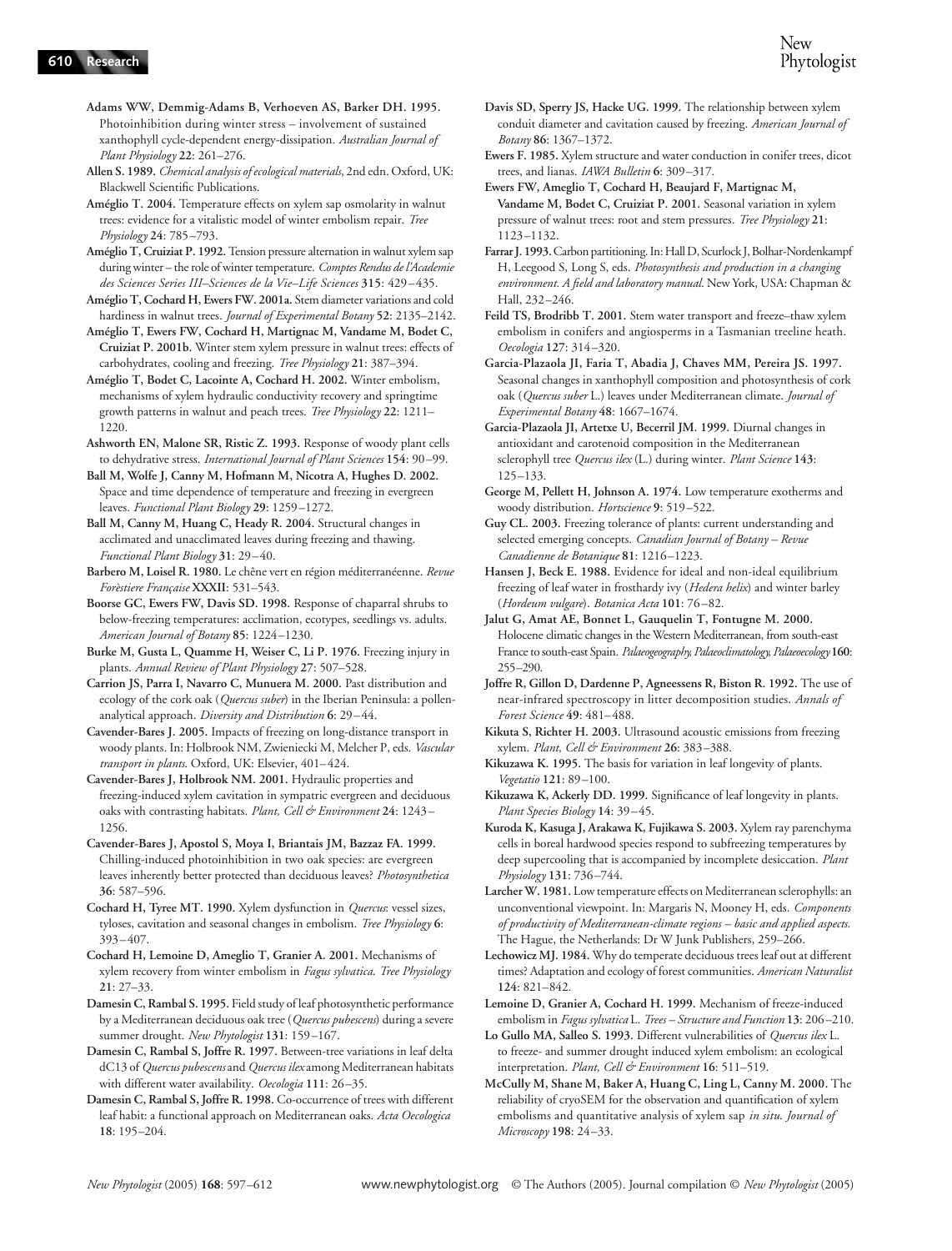- **Mediavilla S, Escudero A. 2003.** Mature trees versus seedlings: differences in leaf traits and gas exchange patterns in three co-occurring Mediterranean oaks. *Annals of Forest Science* **455–460**: 455–460.
- **Meuret M, Dardenne P, Biston R, Poty O. 1993.** The use of NIR in predicting nutritive value of Mediterranean tree and shrub foliage. *Journal of Near Infrared Spectroscopy* **1**: 45–54.
- **Mitrakos K. 1980.** A theory for Mediterranean plant life. *Acta Oecologia* **1**: 245–252.
- **Mooney HA, Dunn EL. 1970.** Convergent evolution of Mediterraneanclimate evergreen sclerophyll shrubs. *Evolution* **24**: 292–303.
- **Nardini A, Salleo S, Gullo MAL, Pitt F. 2000.** Different responses to drought and freeze stress of *Quercus ilex* L. growing along a latitudinal gradient. *Plant Ecology* **148**: 139–147.
- **Öquist G, Huner NPA. 2003.** Photosynthesis of overwintering evergreen plants. *Annual Review of Plant Biology* **54**: 329–355.
- **Parker J. 1963.** Cold resistance in woody plants. *Botanical Review* **29**: 123–201.
- **Pittermann J, Sperry J. 2003.** Tracheid diameter is the key trait determining the extent of freezing-induced embolism in conifers. *Tree Physiology* **23**: 907–914.
- **Pockman WT, Sperry JS. 1997.** Freezing-induced xylem cavitation and the northern limit of *Larrea tridentata*. *Oecologia* **109**: 19–27.
- **Quézel P, Médail F. 2003.** *Écologie et biogeographie des forets du bassin Méditerranéen*. Paris, France: Elsevier.
- **Rajashekar C, Lafta A. 1996.** Cell-wall changes and cell tension in response to cold acclimation and exogenous abscisic acid in leaves and cell cultures. *Plant Physiology* **111**: 605–612.
- **Reich PB, Ellsworth DS, Walters MB, Vose JM, Gresham C, Volin JC, Bowman WD. 1999.** Generality of leaf trait relationships: a test across six biomes. *Ecology* **80**: 1955–1969.
- **Sakai A. 1970.** Freezing resistance in willows from different climates. *Ecology* **51**: 485–491.
- **Sakai A, Larcher W. 1987.** *Frost survival of plants: responses and adaptations to freezing stress*. Berlin, Germany: Springer-Verlag.
- **Sakai A, Paton DM, Wardle P. 1981.** Freezing resistance of trees of the south temperate zone, especially subalpine species of Australasia. *Ecology* **62**: 563–570.
- **Schrader S, Sauter JJ. 2002.** Seasonal changes of sucrose-phosphate synthase and sucrose synthase activities in poplar wood (*Populus* × *canadensis* Moench 'robusta') and their possible role in carbohydrate metabolism. *Journal of Plant Physiology* **159**: 833–843.
- Schreiber U, Bilger W, Neubauer C. 1994. Chlorophyll fluorescence as a noninvasive indicator for rapid assessment of vivo photosynthesis. In: Schulze ED, Caldwell MM, eds. *Ecophysiology of photosynthesis ecological studies 100*. Berlin, Germany: Springer-Verlag, 49–70.
- **van Soest P, Robertson J. 1985.** *Analysis of forages and fibrous foods:*

*a laboratory manual for animal science*. Ithaca, NY, USA: Cornell University Publications.

- **Sperry JS. 1995.** Limitations on stem water transport and their consequences. In: Gartner B, ed. *Plant Stems*. London, UK: Academic Press, 105–124.
- **Sperry JS, Donnelly JR, Tyree MT. 1988.** A method for measuring hydraulic conductivity and embolism in xylem. *Plant, Cell & Environment* **11**:  $35 - 40.$
- **Sperry JS, Nichols KL, Sullivan JE, Eastlack SE. 1994.** Xylem embolism in ring-porous, diffuse-porous, and coniferous trees of northern Utah and interior Alaska. *Ecology* **75**: 1736–1752.
- **Sperry JS, Sullivan JEM. 1992.** Xylem embolism in response to freeze–thaw cycles and water-stress in ring-porous, diffuse-porous, and conifer species. *Plant Physiology* **100**: 605–613.
- **Tanedo H, Tateno M. 2005.** Hydraulic conductivity, photosynthesis and leaf water balance in six evergreen wood species from fall to winter. *Tree Physiology* **25**: 299–306.
- **Tognetti R, Longobucco A, Raschi A. 1998.** Vulnerability of xylem to embolism in relation to plant hydraulic resistance in *Quercus pubescens* and *Quercus ilex* co-occurring in a Mediterranean coppice stand in central Italy. *New Phytologist* **139**: 437–447.
- **Tyree MT, Cochard H, Cruiziat P, Sinclair B, Ameglio T. 1993.** Droughtinduced leaf shedding in walnut: evidence for vulnerability segmentation. *Plant, Cell & Environment* **16**: 879–882.
- **Tyree MT, Zimmermann MH. 2002.** *Xylem structure and the ascent of sap*. Berlin, Germany: Springer.
- **Utsumi Y, Sano Y, Funada R, Fujikawa S, Ohtani J. 1999.** The progression of cavitation in earlywood vessels of *Fraxinus mandshurica* var. *japonica* during freezing and thawing. *Plant Physiology* **121**: 897–904.
- **Villar-Salvador P, Castro-Díez P, Pérez-Rontomé C, Montserrat-Martí G. 1997.** Stem xylem features in three *Quercus* (Fagaceae) species along a climatic gradient in NE Spain. *Trees* **12**: 90–96.
- **Wisniewski ME, Ashworth EN. 1985.** Changes in the ultrastructure of xylem parenchyma cells of peach (*Prunus persica*) and red oak (*Quercus rubra*) in response to a freezing stress. *American Journal of Botany* **72**: 1364 –1376.
- **Wisniewski M, Davis G, Schaffer K. 1991.** Mediation of deep supercooling of peach and dogwood by enzymatic modifications in cell-wall structure. *Planta* **184**: 254–260.
- **Wong BL, Baggett KL, Rye AH. 2003.** Seasonal patterns of reserve and soluble carbohydrates in mature sugar maple (*Acer saccharum*) *Canadian Journal of Botany – Revue Canadienne de Botanique* **81**: 780–788.
- **Yang S, Tyree MT. 1992.** A theoretical-model of hydraulic conductivity recovery from embolism with comparison to experimental-data on *Acer saccharum*. *Plant, Cell & Environment* **15**: 633–643.